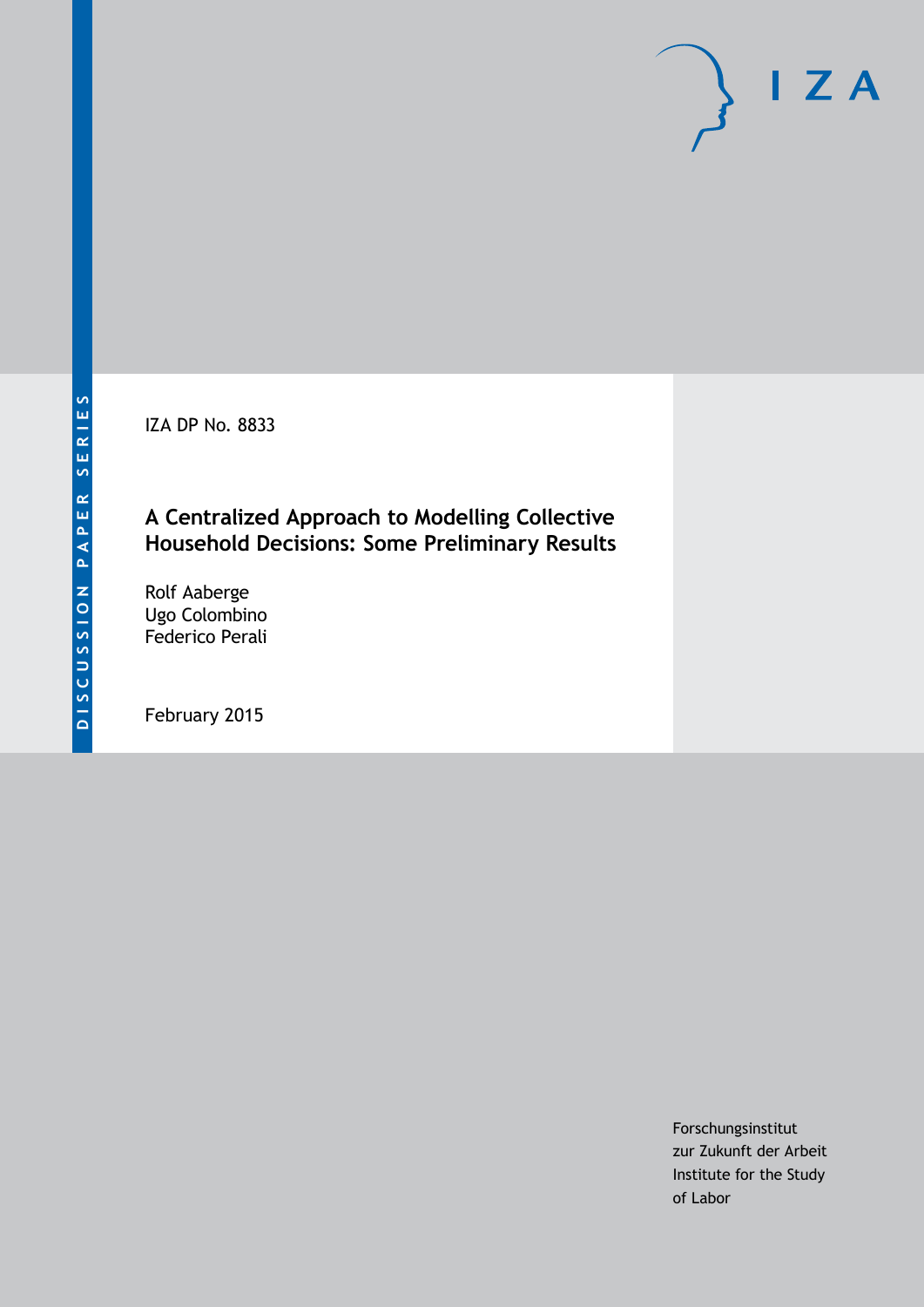# **A Centralized Approach to Modelling Collective Household Decisions: Some Preliminary Results**

### **Rolf Aaberge**

*Statistics Norway and IZA*

### **Ugo Colombino**

*University of Turin and IZA*

### **Federico Perali**

*University of Verona*

### Discussion Paper No. 8833 February 2015

IZA

P.O. Box 7240 53072 Bonn Germany

Phone: +49-228-3894-0 Fax: +49-228-3894-180 E-mail: [iza@iza.org](mailto:iza@iza.org)

Any opinions expressed here are those of the author(s) and not those of IZA. Research published in this series may include views on policy, but the institute itself takes no institutional policy positions. The IZA research network is committed to the IZA Guiding Principles of Research Integrity.

The Institute for the Study of Labor (IZA) in Bonn is a local and virtual international research center and a place of communication between science, politics and business. IZA is an independent nonprofit organization supported by Deutsche Post Foundation. The center is associated with the University of Bonn and offers a stimulating research environment through its international network, workshops and conferences, data service, project support, research visits and doctoral program. IZA engages in (i) original and internationally competitive research in all fields of labor economics, (ii) development of policy concepts, and (iii) dissemination of research results and concepts to the interested public.

IZA Discussion Papers often represent preliminary work and are circulated to encourage discussion. Citation of such a paper should account for its provisional character. A revised version may be available directly from the author.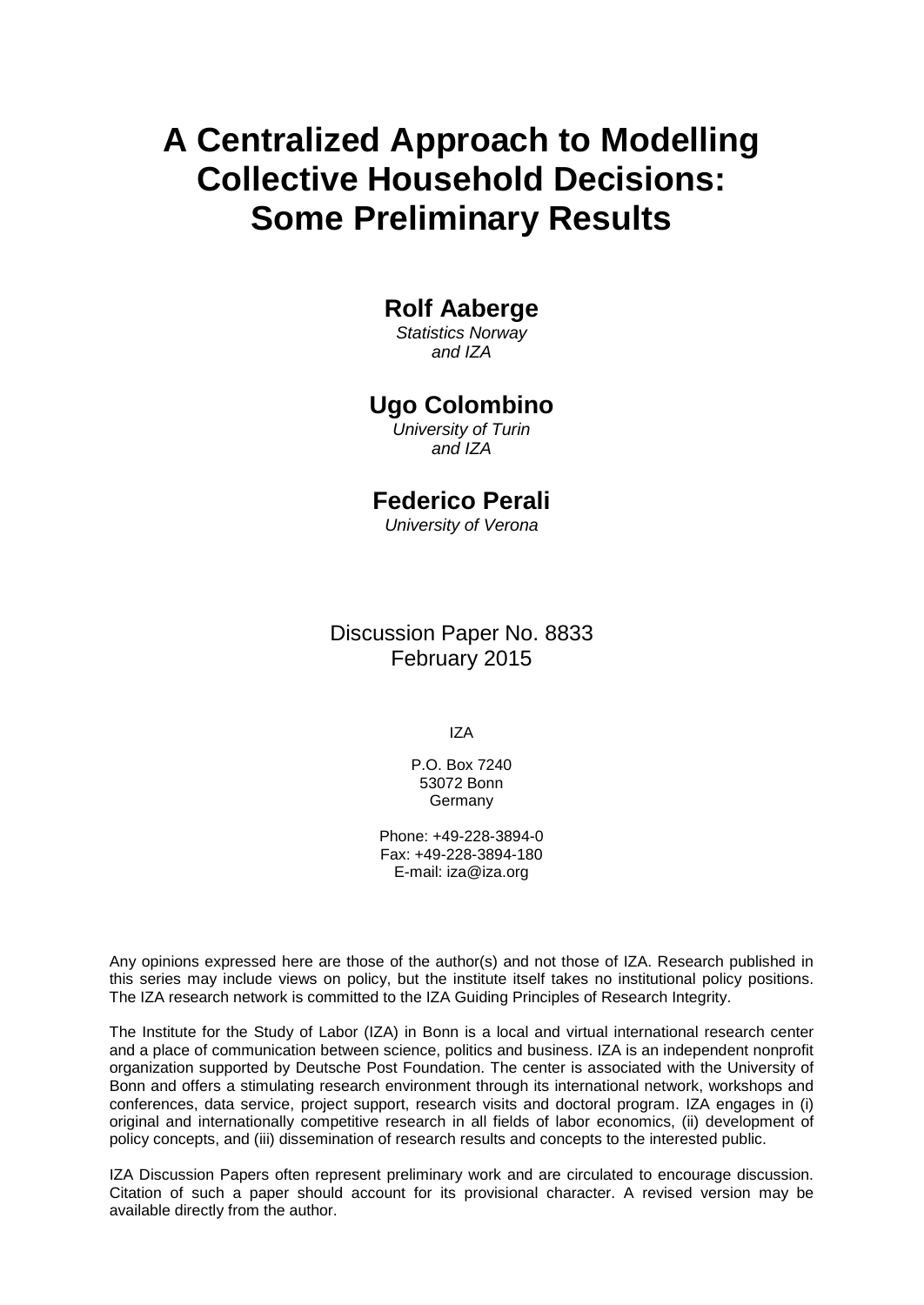IZA Discussion Paper No. 8833 February 2015

# **ABSTRACT**

# **A Centralized Approach to Modelling Collective Household Decisions: Some Preliminary Results**

Empirical models of labour supply adopting the collective approach have commonly used the decentralized representation and a reduced form specification of the sharing rule. This procedure has two crucial drawbacks that in principle make it inappropriate for the very same type of applications that are thought to be mostly relevant for this family of models, i.e. tax reform simulations. The first problem concerns the decentralized representation. The possibility of decentralizing the maximization of household welfare rests on the convexity of the budget sets. However, both the actual tax systems and the tax reforms might imply significant non-convexities: this makes the decentralized representation in general inappropriate both for estimation and for simulation. The second problem concerns the specification of the sharing rule, which typically is not a structural one, but rather a reduced form, e.g. a combination of exogenous variables (wage rates, unearned incomes etc.). Such a specification might provide a reasonable approximation to the current intra-household allocation choices under the current tax rule, but in general it cannot be used for simulating the effects of a different tax rule. Analogously, the sharing rule in general will be different depending on whether both partners work or not. We propose – and illustrate with some preliminary results – a model that permits the estimation of a structural sharing rule.

JEL Classification: C35, D12, D13, H31, J22

Keywords: labour supply, tax reform evaluation, collective approach, decentralized representation, centralized representation, sharing rule, non-convex opportunity sets

Corresponding author:

Ugo Colombino Dipartimento di Economia e Statistica "Cognetti De Martiis" University of Turin Lungo Dora Siena 100 10153 Torino Italy E-mail: [ugo.colombino@unito.it](mailto:ugo.colombino@unito.it)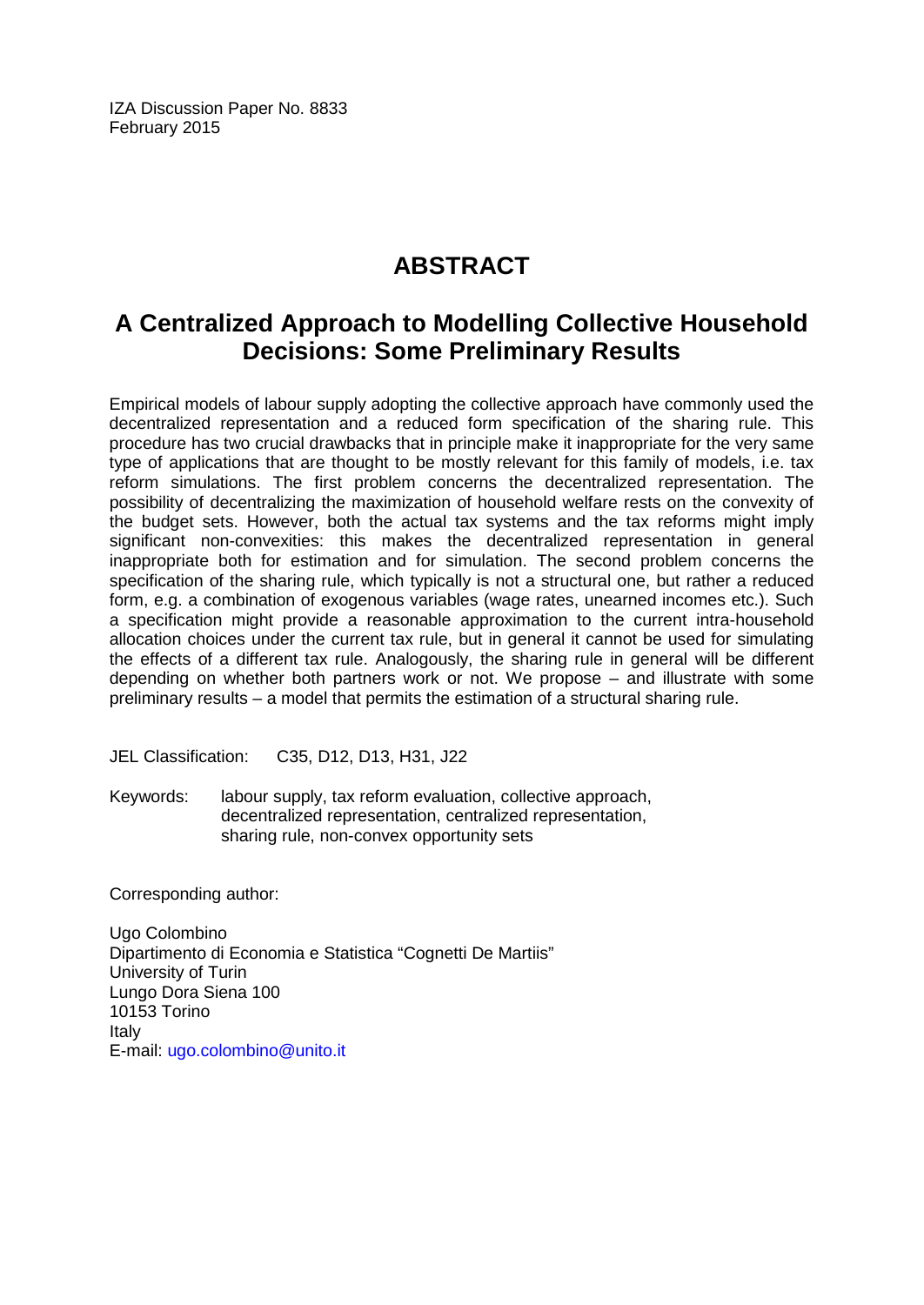#### **1. Introduction**

Since the path-breaking contributions by Chiappori (1988, 1992), many authors have made attempts to estimate empirical versions of the collective labour supply model and use them for tax reform simulations. The most common approach is the so-called decentralized (sharing rule) representation of the collective household program: among others, see the applications and the survey by Vermeulen (2006) and Bloemen (2010). This representation exploits the fact that the collectively optimal intra-household allocation can be interpreted as the result of the partners' decentralized decisions complemented by intra-household transfers (a close analogy to the Second Welfare Theorem). The main motivation for adopting the decentralized representation is avoiding arbitrary assumptions upon the household's collective decision process. Typically, the private consumptions of the two partners are not observed. Therefore, private consumptions are defined as total consumption (observed) plus (or minus) a transfer. The so-called sharing rule is embodied into the transfer and reflects the intra-household distributive preferences and/or the partners' bargaining power. Under certain conditions, the sharing rule can be identified. Empirically, it is usually specified by a "flexible" reduced form including all exogenous variable that are thought to be relevant for the intra-household decision process. This procedure – that was proposed as a convenient one for estimation and simulation – has however two crucial drawbacks that in principle make it inappropriate for the very same type of applications that are thought to be mostly relevant for this family of models, i.e. tax reform simulations.

The first problem concerns the decentralized representation itself. The possibility of decentralizing the maximization of household welfare rests on the convexity of the budget sets. However, both the actual tax systems and the tax reforms might imply significant nonconvexities: this makes the decentralized representation in general inappropriate both for estimation and for simulation. Surprisingly, most of the empirical applications barely mention the problem *en passant*, as if it were a theoretical *rarum*, while in fact the treatment of nonconvexities has been a major focus of the empirical analysis of tax reforms. Vermeulen et al. (2006) address the issue in the context of a simulation exercise and adopt a calibration approach. Beninger (2008) makes an attempt to overcome the problem by adopting a centralized representation, but he treats the share of income among the partners as a parameter rather than as a decision. Bargain and Moreau (2013) adopt a Nash-bargaining approach but use a calibrated model.

The second problem concerns the specification of the sharing rule, which typically is not a structural one, but rather a reduced form, e.g. a combination of exogenous variables (wage

2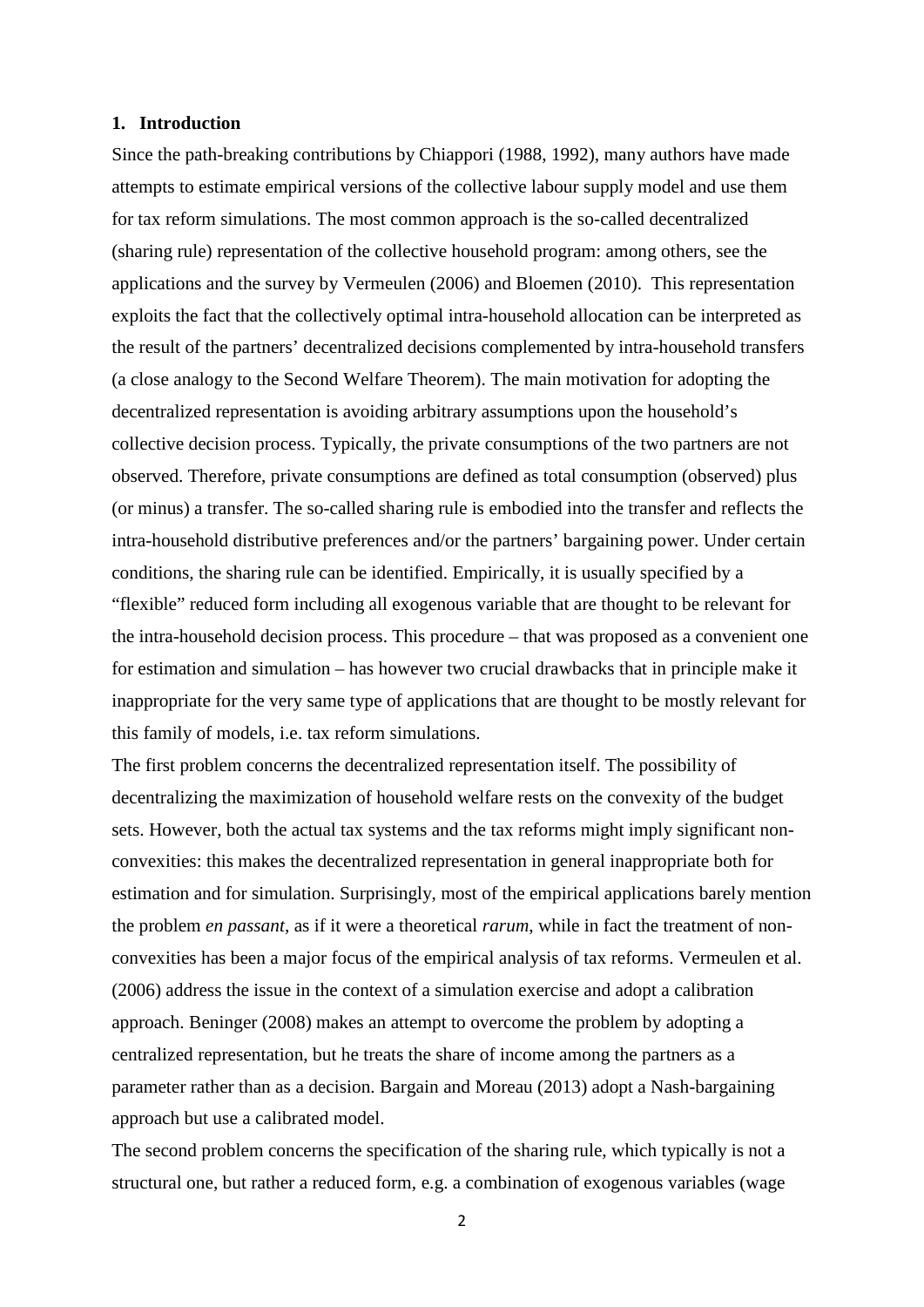rates, unearned incomes etc.). Such a specification might provide a reasonable approximation to the current intra-household allocation choices under the current tax rule, but in general it cannot be used for simulating the effects of a different tax rule (Donni 2003). Analogously, the sharing rule in general will be different depending on whether both partners work or not (Blundell et al. 2007).

In summary, if we want to develop empirical models that are useful for tax simulation and adopt the collective approach it seems that we cannot escape from (a) a centralized representation of household decisions and (b) a structural representation of the intrahousehold allocation program. Point (b) is necessary for the simulation of tax systems substantially different from the current one, while point (a) is required only under non-convex (current or simulated) budget sets.

In section 2 we use a very simple example to derive the structural form of the "sharing rule" and to show that in general it changes when the tax rule changes. In section 3 we examine different empirical strategies that could be used to specify and estimate a centralized and structural representation of the collective labour supply model. In section 4 we illustrate an empirical application.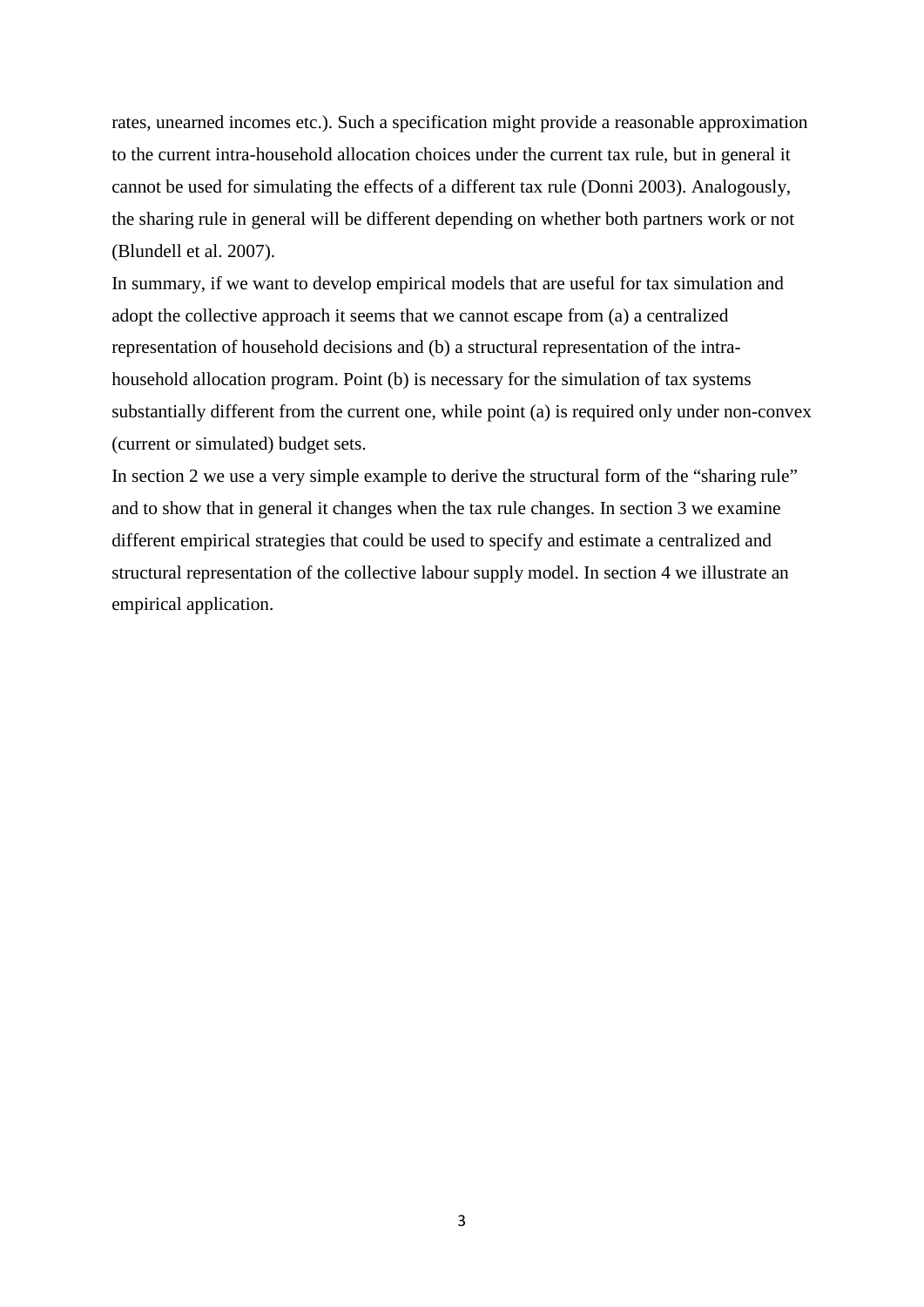#### **2. Centralized and decentralized representation of the intra-household allocation**

As a simple illustration, let us consider the following scenario with no taxes (or, equivalently, with proportional taxation) and no public goods. Leisure is assumed to be a private good. The representation is then conditional on these assumptions (Chiappori and Meghir 2014). Let *li* be leisure time of member  $i=f$ , m and  $C_i$  be total expenditure or income of each member of the household couple.

$$
U_{f} = (l_{f})^{b_{f}} (C_{f})^{a_{f}}
$$
  
\n
$$
U_{m} = (l_{m})^{b_{m}} (C_{m})^{a_{m}}
$$
\n(1)

 $w_f$  = wife's wage rate

= husband's wage rate *m w*

 $I_f$  = wife's exogenous income

 $I_m$  = husband's exogenous income

 $T =$  total available time for each partner

 $W = \ln U_f + \pi \ln U_m$  = household's welfare function,

where  $\pi$  is the relative Pareto weight given to the husband's utility.

Equivalently, we might define  $C_f = \mu C$ ,  $C_m = (1 - \mu)C$ , where  $\mu$  is the consumption or resource share, and write the utility functions as

$$
U_{f} = (l_{f})^{b_{f}} (\mu C)^{a_{f}}
$$
  
\n
$$
U_{m} = (l_{m})^{b_{m}} ((1 - \mu)C)^{a_{m}}
$$
\n(2)

Note that  $\mu$  is the result of household decisions: how to allocate consumption among the two partners. Instead  $\pi$  is a parameter of the household's (social) preferences. Obviously, there is a relationship between  $\pi$  and  $\mu$  that will be derived below.

The household solves the following centralized program

$$
\max W = \ln U_f + \pi \ln U_m
$$
  
s.t.  

$$
C_f + C_m = w_f \left( T - l_f \right) + w_m \left( T - l_m \right) + I
$$
  
BCGs are: (3)

Assuming an interior solution, the FOCs are:

$$
a_f = \lambda C_f
$$
  
\n
$$
\pi a_m = \lambda C_m
$$
  
\n
$$
b_f = \lambda w_f l_f
$$
  
\n
$$
\pi b_m = \lambda w_m l_m
$$
  
\n
$$
C_f + C_m = w_f (T - l_f) + w_m (T - l_m) + I_f + I_m
$$
\n(4)

where  $\lambda$  is the Lagrange multiplier.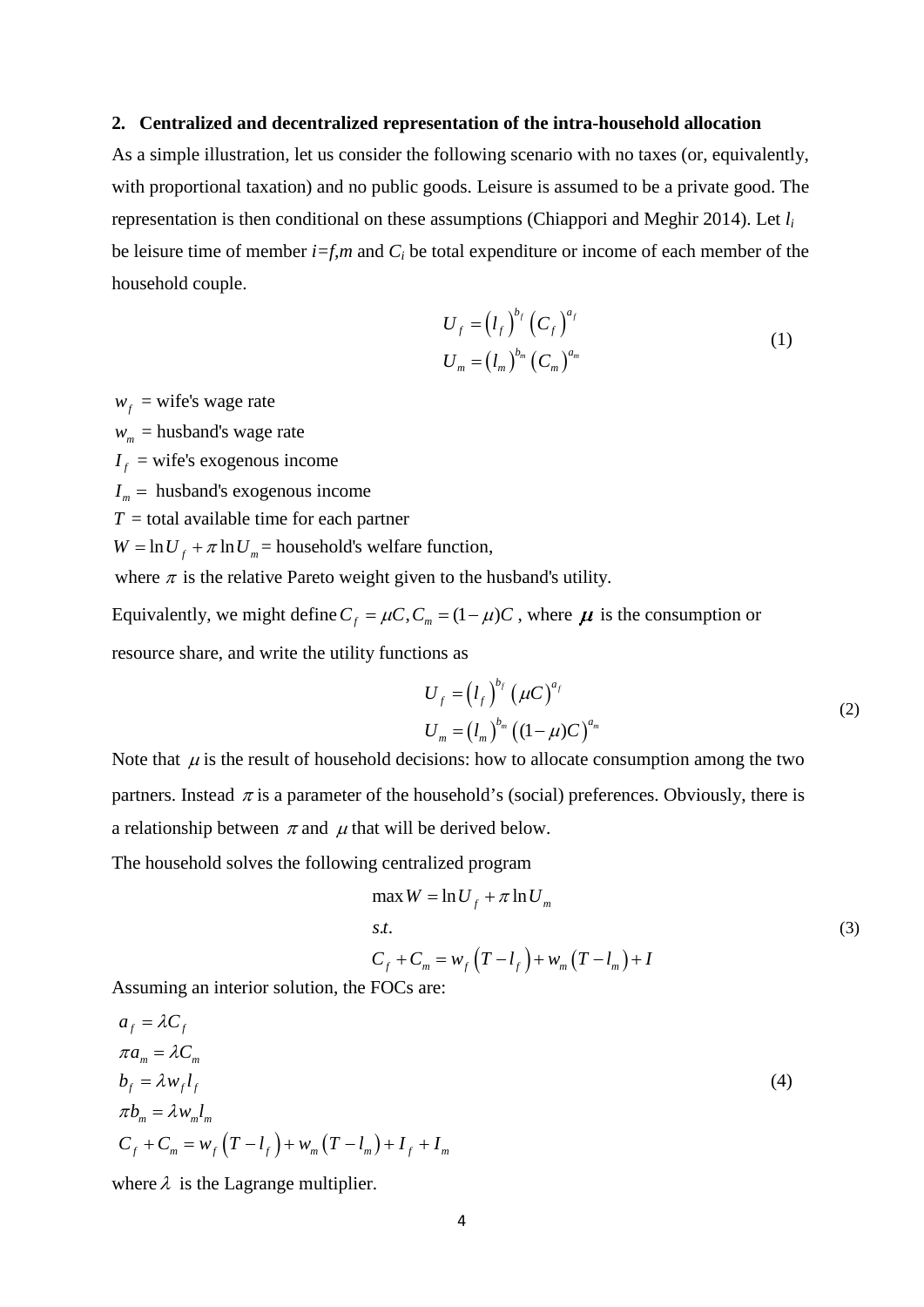Therefore

$$
a_f + \pi a_m + b_f + \pi b_m = \lambda \left( w_f l_f + w_m l_m + C_f + C_m \right) = \lambda \left[ \left( w_f + w_m \right) T + I_f + I_m \right]
$$

and

$$
l_f^* = \frac{b_f}{a_f + \pi a_m + b_f + \pi b_m} \frac{(w_f + w_m)T + I_f + I_m}{w_f}
$$
  
\n
$$
C_f^* = \frac{a_f}{a_f + \pi a_m + b_f + \pi b_m} \Big[ (w_f + w_m)T + I_f + I_m \Big]
$$
  
\n
$$
l_m^* = \frac{\pi b_m}{a_f + \pi a_m + b_f + \pi b_m} \frac{(w_f + w_m)T + I_f + I_m}{w_m}
$$
  
\n
$$
C_m^* = \frac{\pi a_m}{a_f + \pi a_m + b_f + \pi b_m} \Big[ (w_f + w_m)T + I_f + I_m \Big].
$$
  
\n(5)

Therefore, for example, the wife's share in consumption is:

$$
\frac{C_f^*}{C^*} = \frac{a_f}{a_f + \pi a_m} \equiv \mu \,,\tag{6}
$$

where one can see the relationship between  $\mu$  and  $\pi$ .

The wife's leisure share is:

$$
\frac{l_f^*}{l^*} = \frac{b_f w_m}{b_f w_m + \pi b_m w_f}.
$$
\n(7)

Note that the above results can also be interpreted as the solution to a Nash-bargaining procedure where  $\pi$  represents the husband's bargaining power.

Turning to the decentralized representation, the partners maximize their own utility but their budget constraints include transfers that allow them to reach the same efficient solution attained by the centralized program.

$$
\text{Max}\left\{U_{f} = (l_{f})^{b_{f}}(C_{f})^{a_{f}} | C_{f} = w_{f}(T - l_{f}) + \phi\right\}
$$
\n
$$
\text{Max}\left\{U_{m} = (l_{m})^{b_{m}}(C_{m})^{a_{m}} | C_{m} = w_{m}(T - l_{m}) - \phi\right\},\tag{8}
$$

where  $\phi$  denotes the intra-household transfer.

Again, we only consider interior solutions: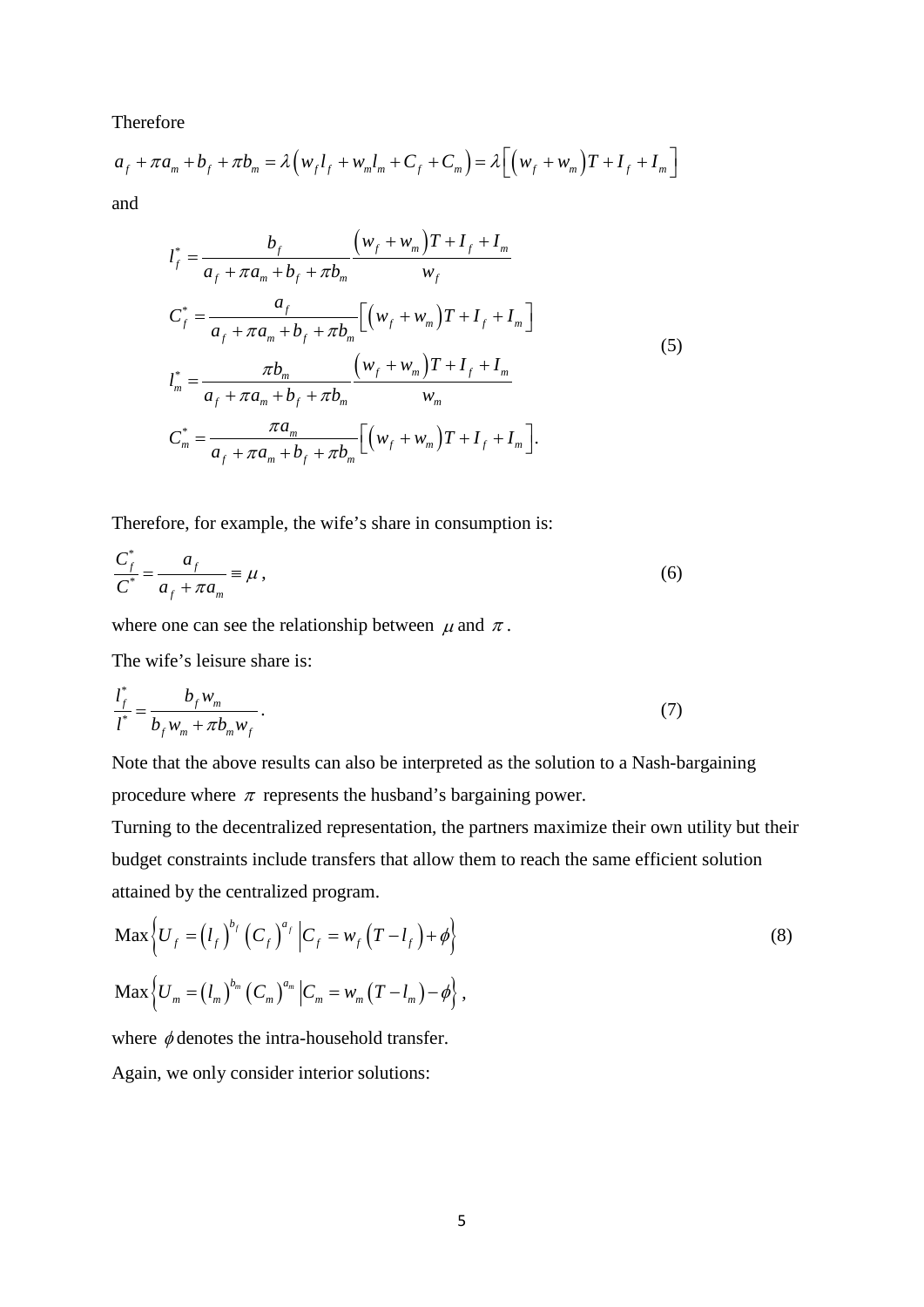$$
l_f^+ = \frac{b_f}{a_f + b_f} \frac{w_f T + I_f + \phi}{w_f},
$$
  
\n
$$
C_f^+ = \frac{a_f}{a_f + b_f} \left[ w_f T + I_f + \phi \right]
$$
  
\n
$$
l_m^+ = \frac{b_m}{a_m + b_m} \frac{w_m T + I_m - \phi}{w_m},
$$
  
\n
$$
C_m^+ = \frac{a_m}{a_m + b_m} \left[ w_m T + I_m - \phi \right]
$$
\n(9)

By imposing the decentralized solution to be equal to the centralized one, we can see what the appropriate transfer is. From

$$
C_f^+ = \frac{a_f}{a_f + b_f} \Big[ w_f T + I_f + \phi \Big] = \frac{a_f}{a_f + \pi a_m + b_f + \pi b_m} \Big[ \Big( w_f + w_m \Big) T + I_f + I_m \Big] = C_f^*
$$

we obtain:

$$
\phi^* = \frac{a_f + b_f}{a_f + \pi a_m + b_f + \pi b_m} \Big[ \Big( w_f + w_m \Big) T + I_f + I_m \Big] - \Big( w_f T + I_f \Big). \tag{10}
$$

Note that if  $\pi=0$  the sharing rule is given by the difference between full household labor and non-labor income and the income of the female. If the Pareto weight  $\pi$ >0, then the household budget is scaled up or down depending on the sign and size of the male specific coefficients  $a_m$ . and  $b_m$ .

The same result can be obtained by using proposition 2 in Browning et al. (2013). Namely, we substitute the solutions of the decentralized program into  $U_f$  and  $U_m$  and derive the indirect utilities  $V_f$  and  $V_m$ . Then, we maximize  $W^+ \equiv \ln V_f + \pi \ln V_m$  with respect to  $\phi$ . In this particular example,  $\mu$  depends only on preference parameters and is therefore unaffected by tax-transfer rules. This is an implication of the utility function, where we assumed independence between leisure and consumption. However, the sharing rule  $\phi$ depends on full-incomes: therefore, it does depend on the tax-transfer rule at least to the extent that it affects full-incomes. Moreover,  $\phi$  depends also on the participation status of the two partners. Let us suppose that the collective allocation requires the wife is not working, i.e.: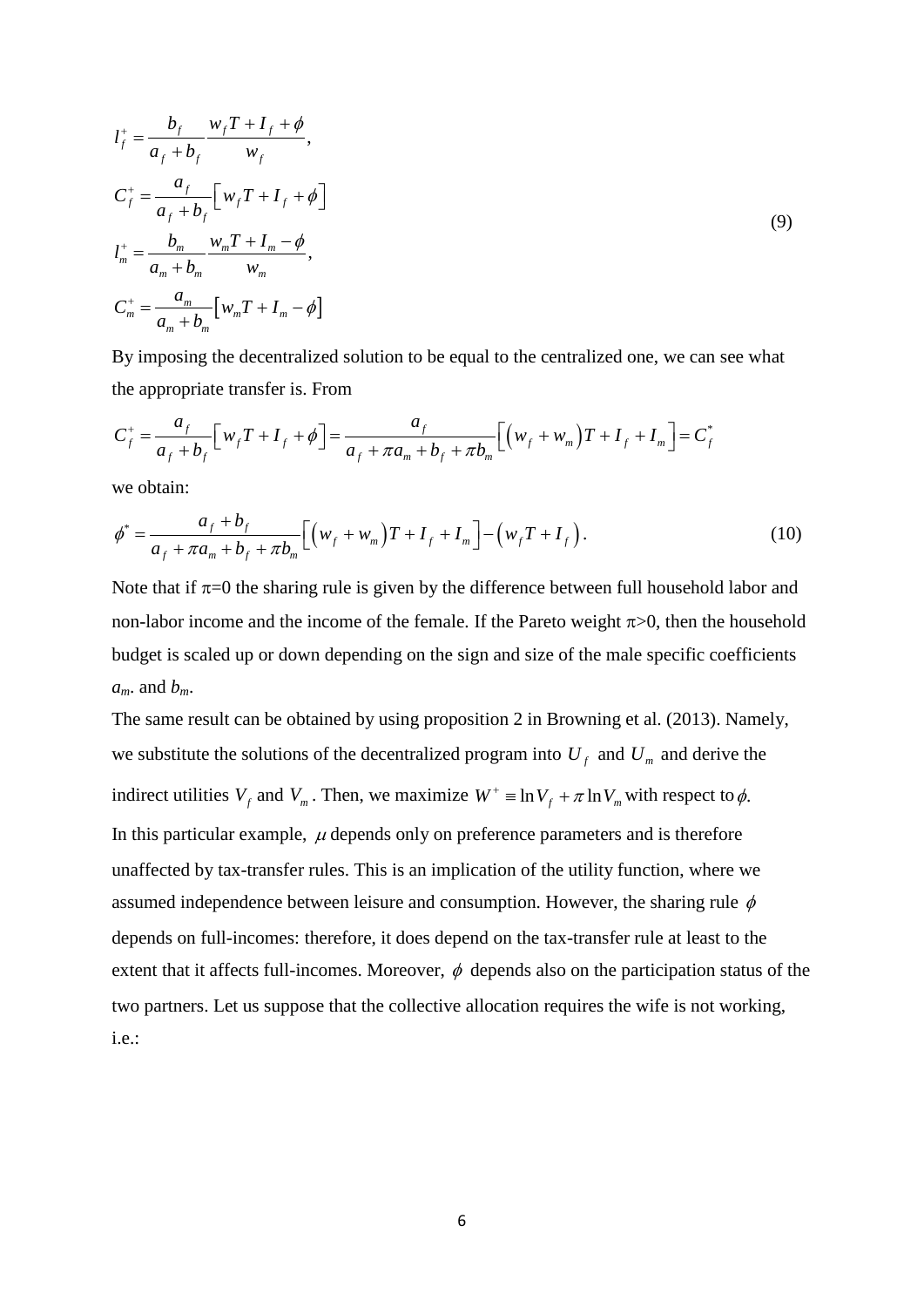$$
l_f^* = T
$$
  
\n
$$
C_f^* = \frac{a_f}{a_f + \pi a_m + b_f + \pi b_m} \left[ w_m T + I_f + I_m \right]
$$
  
\n
$$
l_m^* = \frac{\pi b_m}{a_f + \pi a_m + b_f + \pi b_m} \frac{w_m T + I_f + I_m}{w_m}
$$
  
\n
$$
C_m^* = \frac{\pi a_m}{a_f + \pi a_m + b_f + \pi b_m} w_m T + I_f + I_m.
$$
\n(11)

Then, the transfer required to implement the optimal allocation as a decentralized solution turns out to be:

$$
\phi^* = \frac{a_f + b_f}{a_f + \pi a_m + b_f + \pi b_m} \Big[ w_m T + I_f + I_m \Big] - \Big( w_f T + I_f \Big), \tag{12}
$$

which is different from what required when both partners are working. If a reform of the taxtransfer rule modifies the participation conditions, then also the sharing rule will change.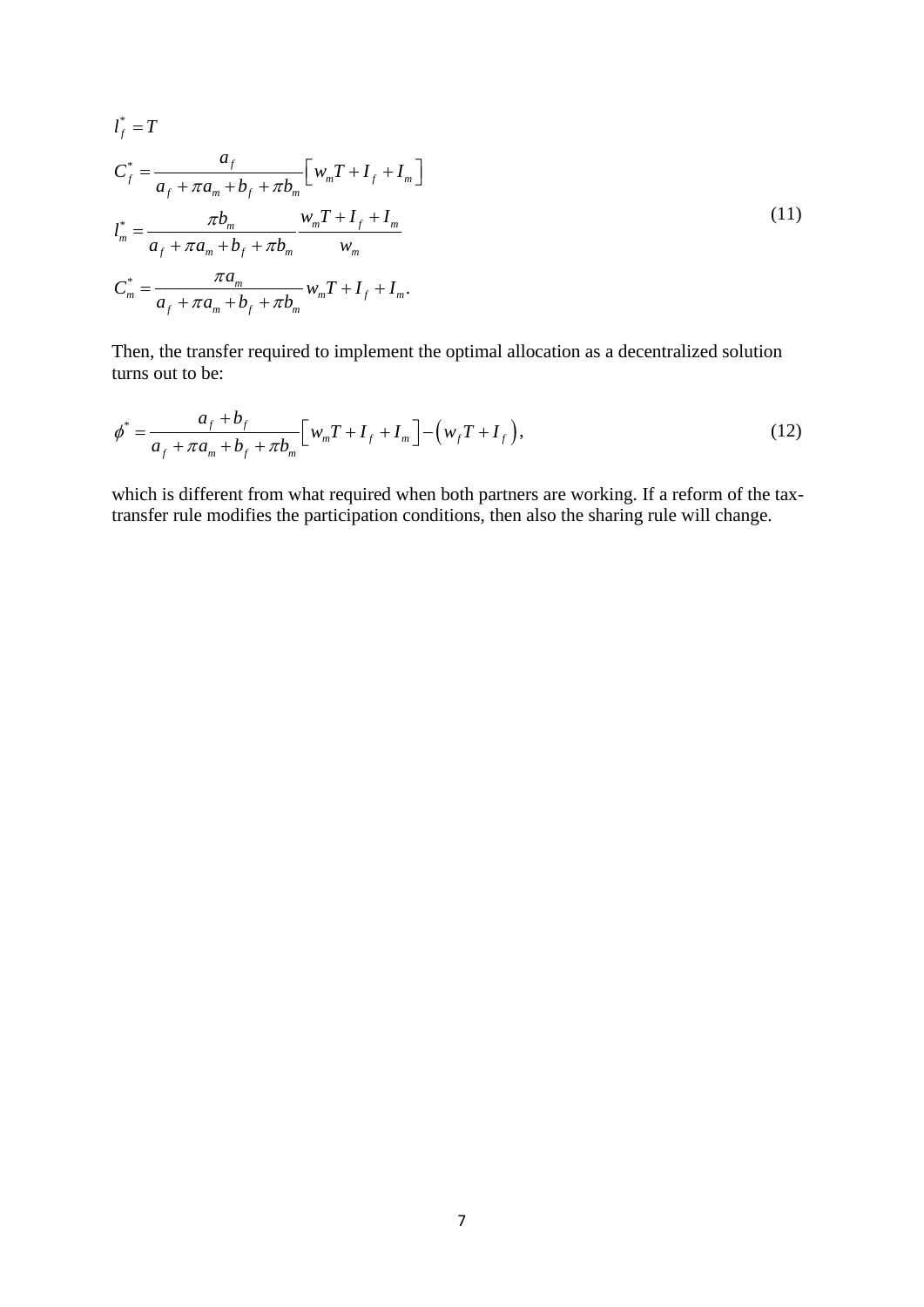#### **3. An empirical framework**

In what follows we present an empirical framework for the analysis of collective household decisions adopting an explicit centralized representation.

We assume we have a sample of H households. For each household we observe:

 $h_e$  = hours of work of partner of gender  $g = f$ , *m*;

 $l_g \equiv T - h_g$  = hours of leisure of partner of gender  $g = f$ , *m*;

 $C =$  household net disposable income;

 $w<sub>g</sub>$  = wage rate (actual or potential) of partner of gender  $g = f, m$ ;

 $I<sub>g</sub>$  = exogenous income of partner of gender  $g = f$ , *m*;

 $h<sub>g</sub>$  = hours of work of partner of gender  $g = f$ , *m*;

*Z* = vector of socio-demographic characteristics.

The opportunity set contains J "jobs"  $(h_f(j), h_m(j), w_f(j), w_m(j))$ ,  $j = 1,..., J$ .

For each job we can compute the household net available income

 $C(j) = f(h_f(j), h_m(j), w_f(j), w_m(j), I_f, I_m, Z)$ 

where *f* represents the tax-transfer rule (possibly dependent on characteristics *Z*) that transforms gross incomes into net available income.

Leisure and consumption are strictly private goods for the two partners. The household allocates  $C(j)$  to individual consumptions  $C_g(j), g = f, m$ . However, we only observe  $C(j)$ 

, not  $C_{\rho}(j)$ ,  $g = f, m$ . As a matter of notational convenience we will write

 $C_f(j) = \mu C(j), C_m(j) = (1 - \mu)C(j)$ . It is convenient to represent the possible value of  $\mu$  by a set of M discrete values  $\in [0,1]$ .

The alternatives among which the household can choose can now be represented as  $J \times M$ "packages"  $(h_i(j), h_m(j), C(j), \mu(i)), j = 1, ..., J, i = 1, ..., M$ .

When the household chooses package  $(j,i)$ , the utility levels attained by the partners are respectively

$$
U_f\left(h_f(j), \mu(i)C(j), Z, \varepsilon_f(j,i); \theta_f\right)
$$
  

$$
U_m\left(h_m(j), (1-\mu(i))C(j), Z, \varepsilon_m(j,i); \theta_m\right)
$$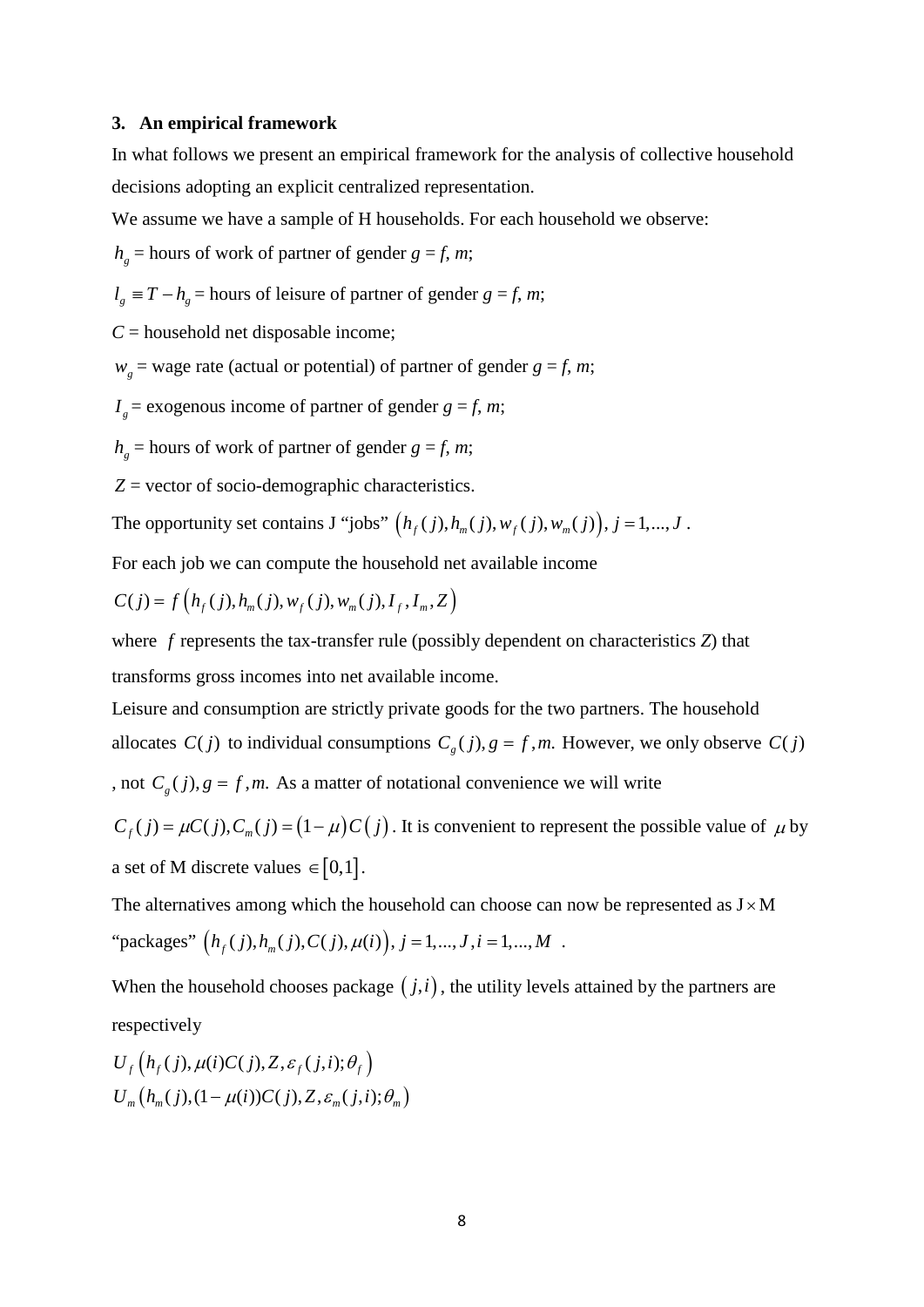where  $\varepsilon_f(j, i)$  and  $\varepsilon_m(j, i)$  are random variables measuring unobserved characteristics of the package-household match and  $\theta_f$ ,  $\theta_f$  are vectors of parameters to be estimated. The corresponding household welfare function is denoted by

$$
W\Big(U_f\Big(h_f(j),\mu(i)C(j),Z,\varepsilon_f(j,i);\theta_f\Big), U_m\Big(h_m(j),(1-\mu(i))C(j),Z,\varepsilon_m(j,i);\theta_m\Big), \varepsilon_W(j,i);\theta_W\Big) \equiv \Omega_0(j,i;\theta)
$$

where  $\varepsilon_w(j, i)$  is a random variable measuring specific unobserved household welfare effects and  $\theta_w$  is a vector of parameters specific to the household welfare criterion. We write  $P(j, i; \theta)$  to denote the probability that package  $(j, i)$  is chosen given the parameters  $\theta$ . Since we assume  $\mu$  is not observed, we must work with the marginal probability that job *j* is chosen, i.e.  $P(j; \theta) = \sum P(j, i; \theta)$ .  $P(j; \theta) = \sum_i P(j, i; \theta)$ 

In what follows we propose various estimation strategies, all of them exploiting the fact that the choices *j* and *i* are generated by the same parameters.

#### **3.1 A general simulated maximum likelihood procedure**

The choice probabilities will depend on the joint distribution function of the three random variables  $G(\varepsilon_f, \varepsilon_m, \varepsilon_w)$  and closed-form expressions in general will not be available for computing them. However they can be simulated as follows. For each household:

1) draw (from G)  $J \times M$  realizations

$$
\Big(\varepsilon_{f}(1),\varepsilon_{m}(1),\varepsilon_{w}(1)\Big),\Big(\varepsilon_{f}(2),\varepsilon_{m}(2),\varepsilon_{w}(2)\Big),...,\Big(\varepsilon_{f}(J\times M),\varepsilon_{m}(J\times M),\varepsilon_{w}(J\times M)\Big);
$$

- 2) compute  $\Omega_0(j, i; \theta), j = 1, ..., J, i = M$ ;
- 3) for any given  $(j, i)$ , compute  $I[\Omega_0(j, i; \theta) \ge \Omega_0(t, k; \theta), t = 1, ..., J, k = 1, ..., M]$ , where *I*[ $s$ ] is the indicator function = 1 if *s* is true and = 0 if *s* is false;
- 4) repeat (1)-(3) R times and let  $I_r(j, i; \theta)$  be the result of the r-th repetition at step 3.
- 5) compute the probability that package  $(j,i)$  is chosen as 1  $(j, i; \theta) = \sum_{r=1}^{R} I_r(j, i; \theta)$ *r*  $P(j, i; \theta) = \sum_{r=1}^{n} \frac{1}{R} I_r(j, i; \theta)$  $=\sum_{r=1}^{1}\frac{I}{R}I_{r}(j,i;\theta);$
- 6) compute the probability that job  $j$  is chosen as 1  $(j; \theta) = \sum P(j, i; \theta)$ *M i*  $P(j; \theta) = \sum P(j, i; \theta)$  $=\sum_{i=1}P(j,i;\theta)$  .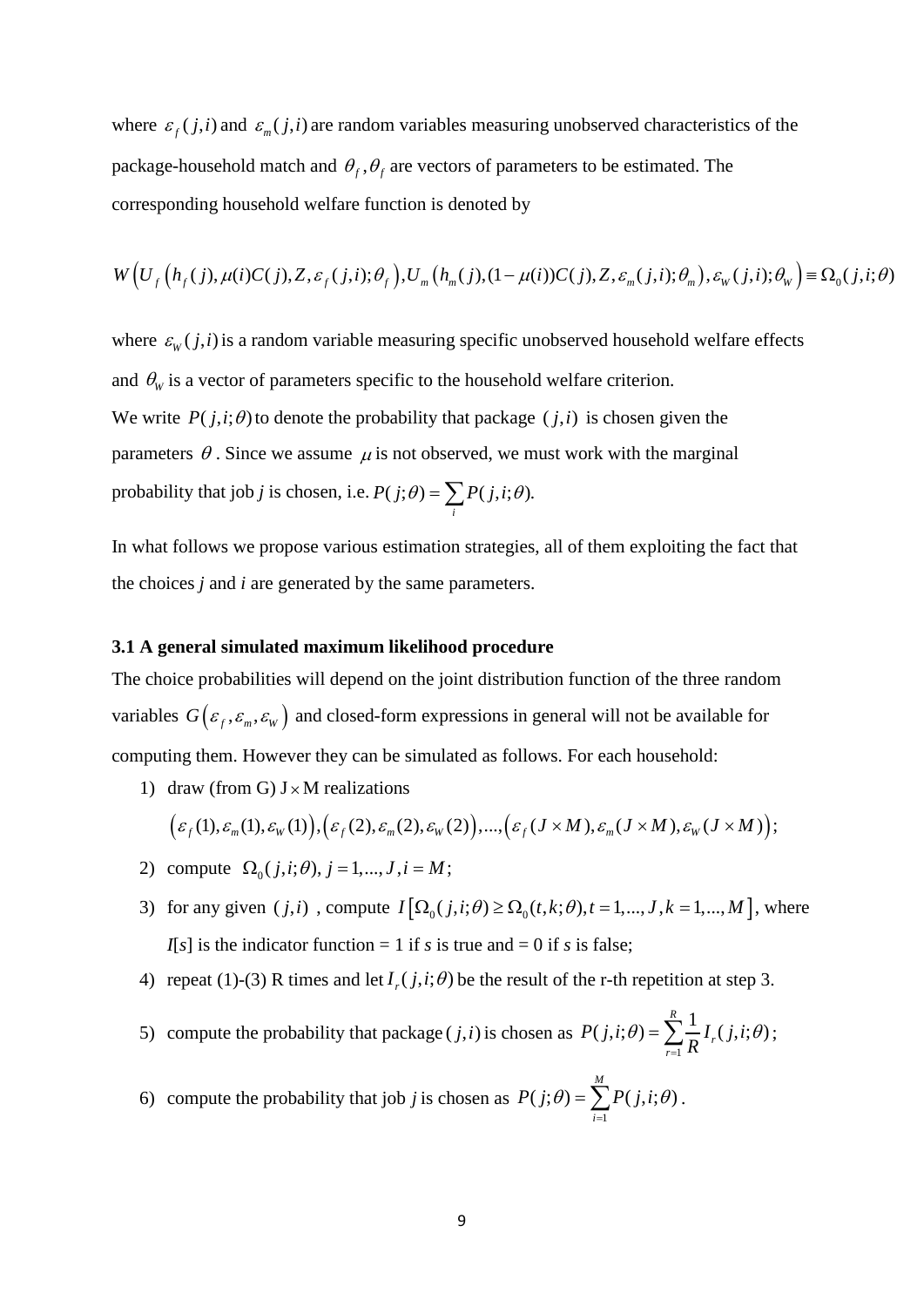The steps (1) – (6) are embedded in an algorithm where the parameters  $\theta$  are iteratively updated in order to maximize the sample log-likelihood function. It can be shown that the above procedure based on simulated choice probabilities leads to consistent estimates.

#### **3.2 Special cases**

The general procedure sketched in section 3.1 can be implemented in simpler or more special forms depending on specific assumptions on the distribution G or on the utility functions or on the welfare function.

#### *Example 1*

Let us suppose the household welfare function can be written as

$$
W\Big(U_f\Big(h_f(j),\mu(i)C(j),Z,\varepsilon_f;\theta_f\Big),U_m\Big(h_m(j),(1-\mu(i))C(j),Z,\varepsilon_m;\theta_m\Big);\theta_W\Big)+\varepsilon_W
$$
  

$$
\equiv\Omega_1\Big(j,i,\varepsilon_f,\varepsilon_m;\theta\Big)+\varepsilon_W
$$

and  $\varepsilon_w$  is i.i.d. Type I Extreme Value. Given the values of  $\varepsilon_f$  and  $\varepsilon_m$  the probability that package  $(j, i)$  is chosen is

$$
P(j,i;\theta) = \frac{\exp\left\{\Omega_{1}\left(j,i,\varepsilon_{f}(j,i),\varepsilon_{m}(j,i);\theta\right)\right\}}{\sum_{k=1}^{M} \sum_{t=1}^{J} \exp\left\{\Omega_{1}\left(t,k,\varepsilon_{f}(t,k),\varepsilon_{m}(t,k);\theta\right)\right\}}.
$$

In order to get the unconditional probability we must integrate out the random variables  $\varepsilon$ <sub>f</sub>

and  $\varepsilon_m$ . To that purpose we can again adopt a simulation approach.

1) Let  $G_1(\varepsilon_f, \varepsilon_m)$  be the joint distribution of  $\varepsilon_f$  and  $\varepsilon_m$ . Draw J × M realizations

$$
\Big(\varepsilon_f(1),\varepsilon_m(1)\Big),\Big(\varepsilon_f(2),\varepsilon_m(2)\Big),...,\Big(\varepsilon_f(J\times M),\varepsilon_m(J\times M)\Big);
$$

2) Repeat R times step (1) and let  $(\varepsilon_{f}(1), \varepsilon_{mr}(1)), (\varepsilon_{f}(2), \varepsilon_{mr}(2)), ..., (\varepsilon_{f}(J \times M), \varepsilon_{mr}(J \times M))$ be the r-th repetition;

3) Compute 
$$
P(j, i; \theta) = \sum_{r=1}^{R} \frac{1}{R} \frac{\exp\left\{\Omega_{1}\left(j, i, \varepsilon_{f}, (j, i), \varepsilon_{mr}(j, i); \theta\right)\right\}}{\sum_{k=1}^{M} \sum_{r=1}^{J} \exp\left\{\Omega_{1}\left(t, k, \varepsilon_{f}, (t, k), \varepsilon_{mr}(t, k); \theta\right)\right\}}
$$

4) Compute the probability that job *j* is chosen as 1  $(j; \theta) = \sum P(j, k; \theta)$ *M k*  $P(j;\theta) = \sum P(j,k;\theta)$  $=\sum_{k=1}P(j,k;\theta)$ .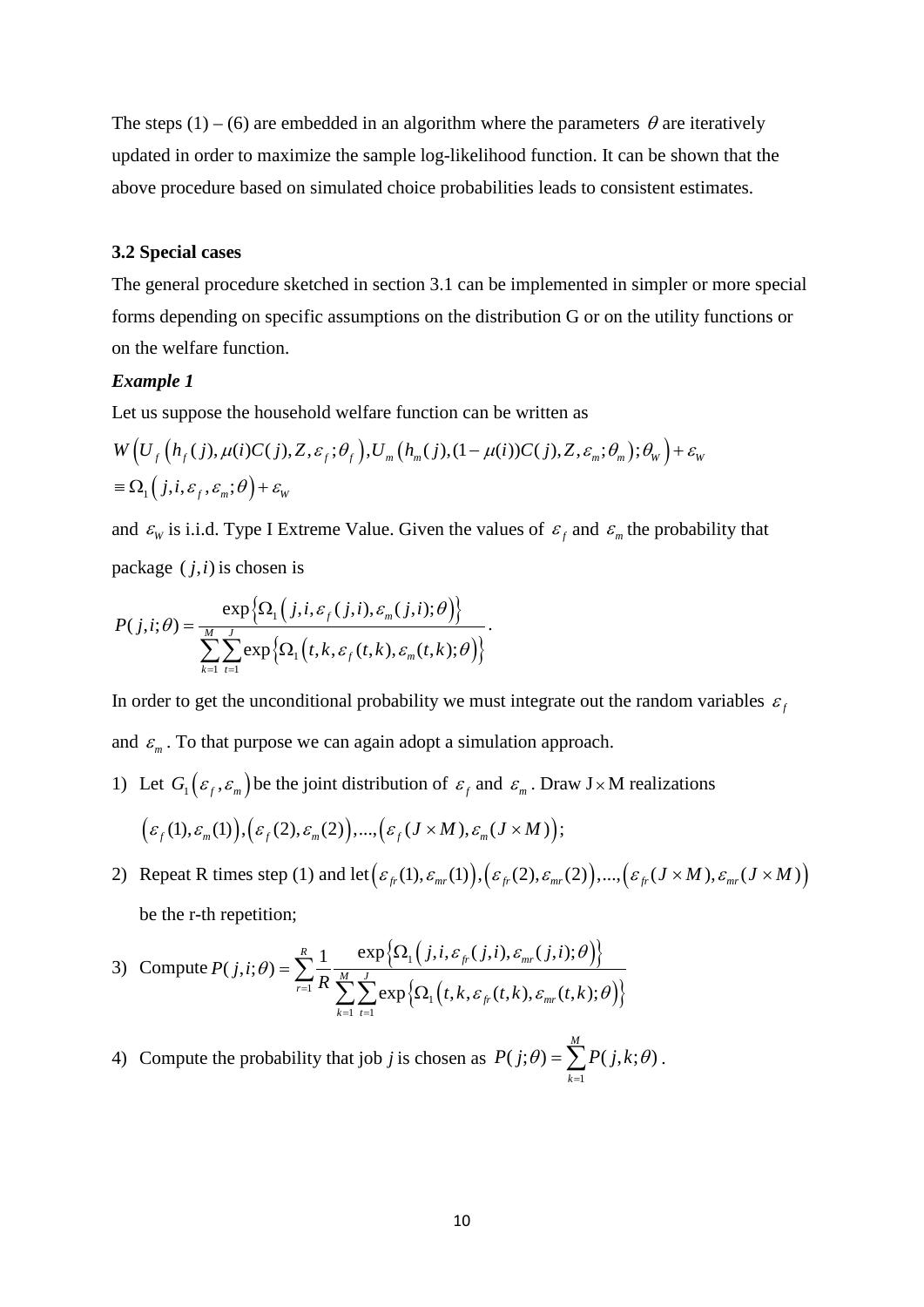#### *Example 2*

Under the same assumptions of Example 1, we can drop the random variables  $\varepsilon_f$  and  $\varepsilon_m$  and

write

$$
W\left(U_f\left(h_f(j),\mu(i)C(j),Z;\theta_f\right),U_m\left(h_m(j),(1-\mu(i))C(j),Z;\theta_m\right); \theta_W\right)+\varepsilon_W\equiv\Omega_2\left(j,i;\theta\right)+\varepsilon_W
$$

Then we have

$$
P(j,i;\theta) = \frac{\exp\{\Omega_2(j,i;\theta)\}}{\sum_{k=1}^{M} \sum_{t=1}^{J} \exp\{\Omega_2(t,k;\theta)\}}
$$

$$
P(j;\theta) = \sum_{i=1}^{M} P(j,i;\theta).
$$

#### *Example 3*

We can drop the random variable  $\varepsilon_w$  and write

$$
W\Big(U_f\Big(h_f(j),\mu(i)C(j),Z,\varepsilon_f;\theta_f\Big),U_m\Big(h_m(j),(1-\mu(i))C(j),Z,\varepsilon_m;\theta_m\Big);\theta_W\Big)\equiv\Omega_2\Big(j,i,\varepsilon_f,\varepsilon_m;\theta\Big).
$$

- 1) draw J×M realizations  $(\varepsilon_f(1), \varepsilon_m(1)), (\varepsilon_f(2), \varepsilon_m(2)), ..., (\varepsilon_f(J \times M), \varepsilon_m(J \times M));$
- 2) compute  $\Omega_2(j, i, \varepsilon_f, \varepsilon_m; \theta), j = 1, ..., J, i = M;$
- 3) for any given  $(j,i)$  compute

$$
I\Big[\Omega_2(j,i,\varepsilon_f,\varepsilon_m;\theta)\geq \Omega_2(t,k,\varepsilon_f,\varepsilon_m;\theta), t=1,\dots,J,k=1,\dots,M\Big]
$$
, where  $I[s]$  is the  
indicator function = 1 if s is true and = 0 if s is false;

- 4) repeat (1)-(3) R times and let  $I_r(j, i; \theta)$  be the result of the r-th repetition at step 3.
- 5) compute the probability that package  $(j,i)$  is chosen as 1  $(j, i; \theta) = \sum_{r=1}^{R} I_r(j, i; \theta)$ *r*  $P(j, i; \theta) = \sum_{r=1}^{n} \frac{1}{R} I_r(j, i; \theta)$  $=\sum_{r=1}^{1}\frac{I}{R}I_{r}(j,i;\theta);$
- 6) compute the probability that job  $j$  is chosen as 1  $(j; \theta) = \sum P(j, i; \theta)$ *M i*  $P(j; \theta) = \sum P(j, i; \theta)$  $=\sum_{i=1}P(j,i;\theta)$  .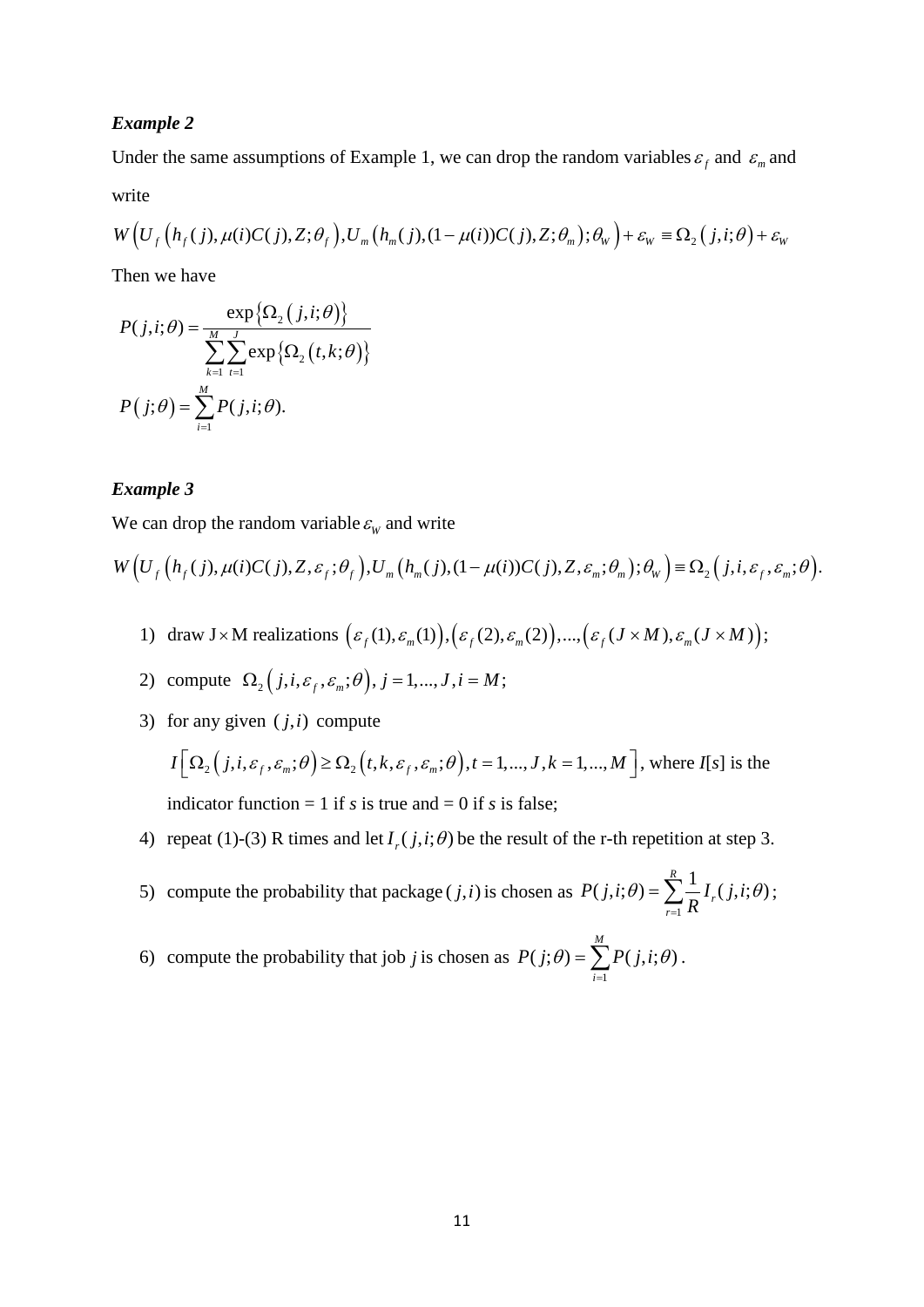#### *Example 4*

Let us assume

$$
W = \ln U_f + \pi \ln U_m
$$
  
\n
$$
U_f = u_f \left( h_f(j), \mu(i)C(j), Z; \theta_f \right) \varepsilon_f
$$
  
\n
$$
U_m = u_m \left( h_m(j), (1 - \mu(i))C(j), Z; \theta_m \right) \varepsilon_m
$$

where  $\varepsilon_f$  and  $\varepsilon_f$  are i.i.d. Type III Extreme Value. Therefore

$$
W = \dot{u}_f + v_f + \pi \dot{u}_m + \pi v_m
$$

where

$$
\dot{u} \equiv \ln(u).
$$

Notice that  $v_f$ ,  $v_m$  are i.i.d. Type I Extreme Value.

Given a vector  $v_m = \{v_m(t, k), t = 1, ..., J, k = 1, ..., M\}$ , the probability that package  $(j, i)$  is chosen is

$$
P(j,i \setminus \nu_m) = \frac{\exp\left\{\dot{u}_f(j,i) + \pi \dot{u}_m(j,i) + \pi \nu_m(j,i)\right\}}{\sum_{k=1}^M \sum_{t=1}^J \exp\left\{\dot{u}_f(t,k) + \pi \dot{u}_m(t,k) + \pi \nu_m(t,k)\right\}}
$$

Letting  $f(v_m)$  denote the p.d.f. of the vector  $v_m^m$ , we can write the joint probability as  $P(j, i, v_m) = P(j, i \setminus v_m) f(v_m)$ . In order to compute the unconditional probability  $P(j, i)$  we must integrate out the random vector  $v_m$ :

$$
P(j,i) = \int_{\nu_m(1)\nu_m(2)} \int_{\nu_m(J\times M)} \frac{\exp\{u_f(j,i) + \pi u_m(j,i) + \pi v_m(j,i)\}}{\sum_{k=1}^M \sum_{t=1}^J \exp\{u_f(t,k) + \pi u_m(t,k) + \pi v_m(t,k)\}} f(v_m) dv_m(1) dv_m(2)...dv_m(J\times M)
$$

The above probability can be computed by simulation in the following way. From the Type I extreme value distribution we draw R random vectors  $v_{m1}, v_{m2}, ..., v_{mR}$ . Then we compute

$$
P(j,i) \cong \frac{1}{R} \sum_{r=1}^{R} \frac{\exp\{u_f(j,i) + \pi u_m(j,i) + \pi v_{mr}(j,i)\}}{\sum_{k=1}^{M} \sum_{t=1}^{j} \exp\{u_f(t,k) + \pi u_m(t,k) + \pi v_{mr}(t,k)\}}.
$$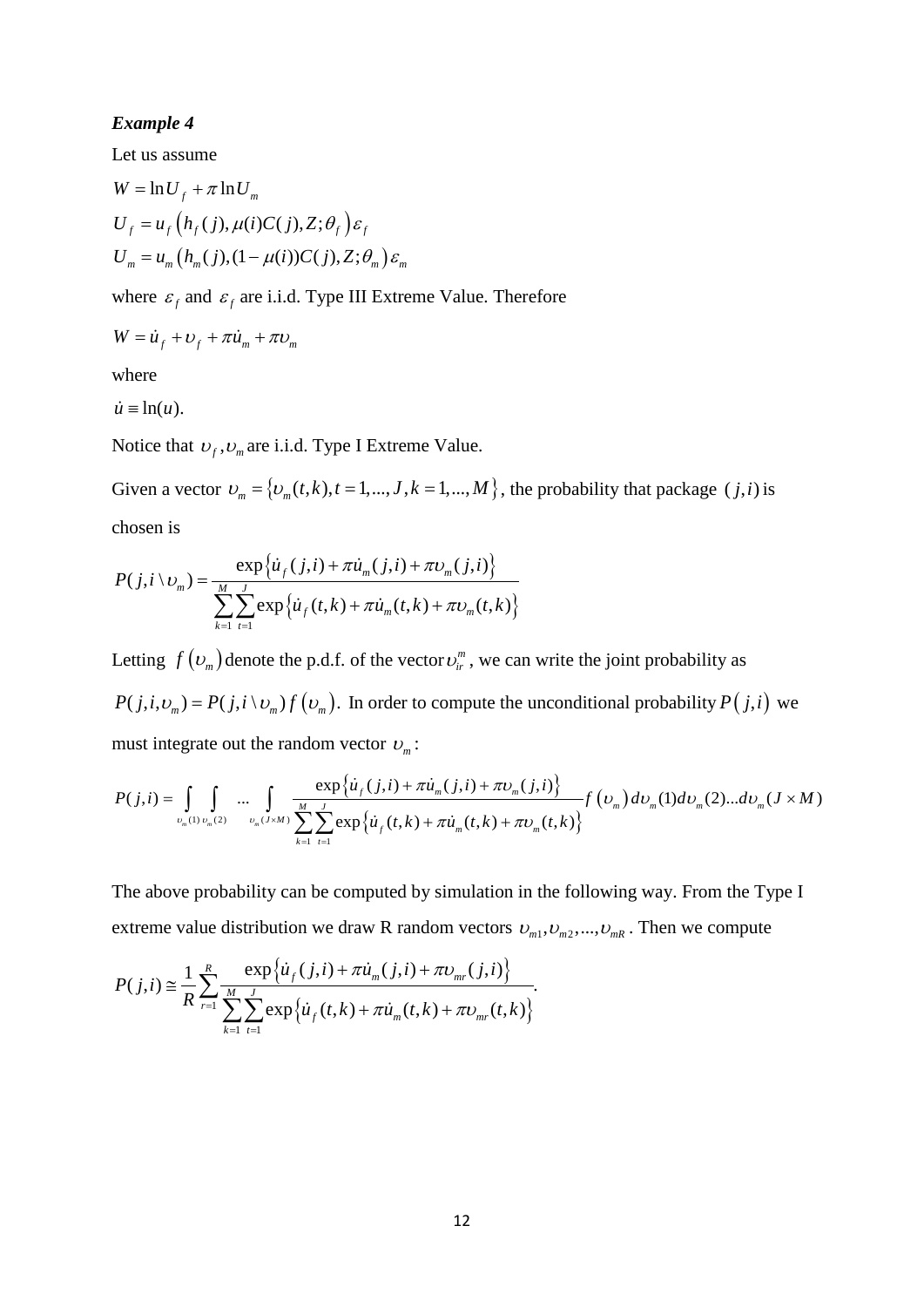#### **3.3 Indirect Inference**

An alternative to simulated maximum likelihood is the so-called Indirect Inference approach (Beninger et al. 2011).

- i. Define the auxiliary model (AUX) as some model that is not the true one but we are able to write down the likelihood function for (e.g. the model that assume all agents face a convex budget). Call  $\beta$  the parameters of AUX.
- ii. Define the true model (TRUE) as the structural model (e.g. the model also appropriate for non-convex budget sets). Call  $\theta$  the parameters (to be estimated) of TRUE. Note: we must have dim( $\beta$ )  $\geq$  dim( $\theta$ ).
- iii. Estimate AUX on the true data and obtain parameters  $\beta_0$ .
- iv. Calibrate the true structural model with parameters  $\hat{\theta}_0$  and generate a fake dataset (observed exogenous variables and simulated choices)
- v. Estimate the AUX model on fake data and obtain  $\hat{\beta}_0$
- vi. Iterate steps iv v to obtain $\left(\hat{\boldsymbol{\beta}}_t, \hat{\boldsymbol{\theta}}_t\right)$
- vii. Stop the iterations when  $\hat{\beta}_t$  is close enough to  $\beta_0$ . The corresponding  $\hat{\theta}_t$ is the Indirect Inference estimate of  $\theta$ . It can be shown to be consistent.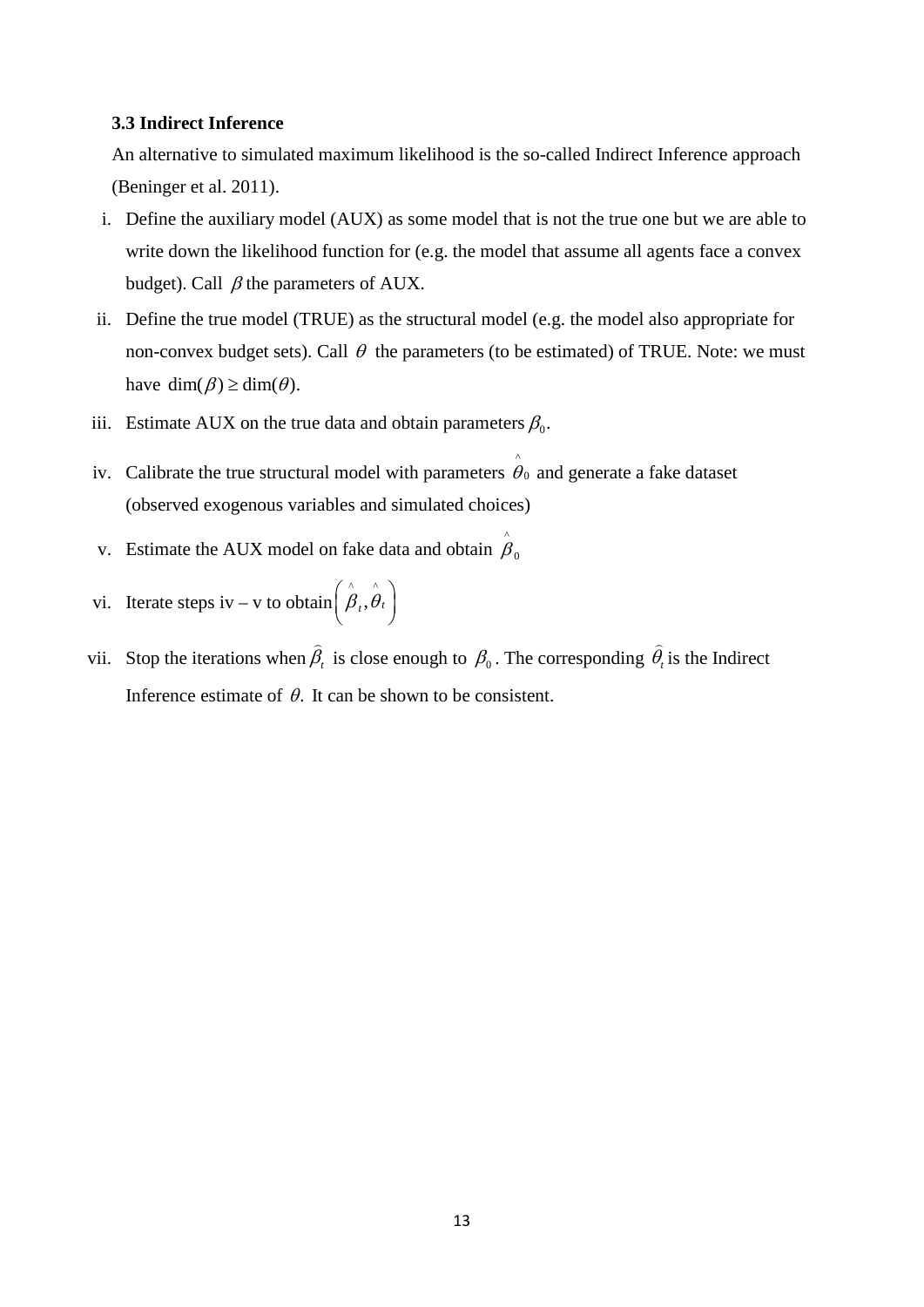#### **4. Empirical illustration**

The empirical exercise illustrated here applies the procedure presented in Example 2 of section 3.2. Household *i* chooses job  $j$  (=1,..., *J*) and share  $\mu_i$  in order to maximize:

$$
W_i(j, \mu_i; \theta) = \ln V_i^F(j, \mu_i; \theta) + \ln V_i^M(j, \mu_i; \theta) + \varepsilon_i
$$
\n(13)

where

$$
\ln V_i^F(j, \mu; \theta) = \delta_F^{\cdot} Z_{Fi} \left( \frac{(\mu C_i(j))^{\alpha_F} - 1}{\alpha_F} \right) + \gamma_F^{\cdot} Z_{Fi} \left( \frac{(L_F(j))^{\beta_F} - 1}{\beta_F} \right)
$$
  

$$
\ln V_i^M(j, \mu; \theta) = \delta_M^{\cdot} Z_{Mi} \left( \frac{((1 - \mu_i)C_i(j))^{\alpha_M} - 1}{\alpha_M} \right) + \gamma_M^{\cdot} Z_{Mi} \left( \frac{(L_M(j))^{\beta_M} - 1}{\beta_M} \right)
$$
 (14)

 $C_i(j)$  = household consumption

$$
L_g(j) = \frac{T - h_g(j)}{T}, g = F, M
$$

 $\mu_i$  = the share of household income allocated to the wife. It is not a parameter, it is a choice variable, in principle different for different households.

 $Z_{si}$  = vector of characteristics, i.e.:

constant  $= 1$ ,

 $ln(age) = natural logarithm of age$ ,

 $ln(age)*ln(age),$ 

#children 0-5 = number of children of age  $0 - 5$ ,

#children 6-10 = number of children of age  $6 - 10$ ,

#children 11-16 = number of children of age  $11 - 16$ ,

 $edu2 = 1$ [high school],

 $edu3 = 1$ [Bachelor],

 $edu4 = 1$ [Master/Ph.D.],

 $\theta = \alpha_f, \beta_f, \delta_f, \gamma_f, \alpha_m, \beta_m, \delta_m, \gamma_m$  = parameters to be estimated.

 $\varepsilon$ <sub>i</sub> = a Type I extreme value distributed random variable.

The estimation exercise uses a sample of 133250 couples drawn from the 2011 Population, Wage, Employment, Income and Wage registers of Statistics Norway.

The complete model is similar to Aaberge and Colombino (2013) and includes the simultaneous estimation of the earnings functions and of the opportunity density function. Here we only focus of the estimates of the preference parameters.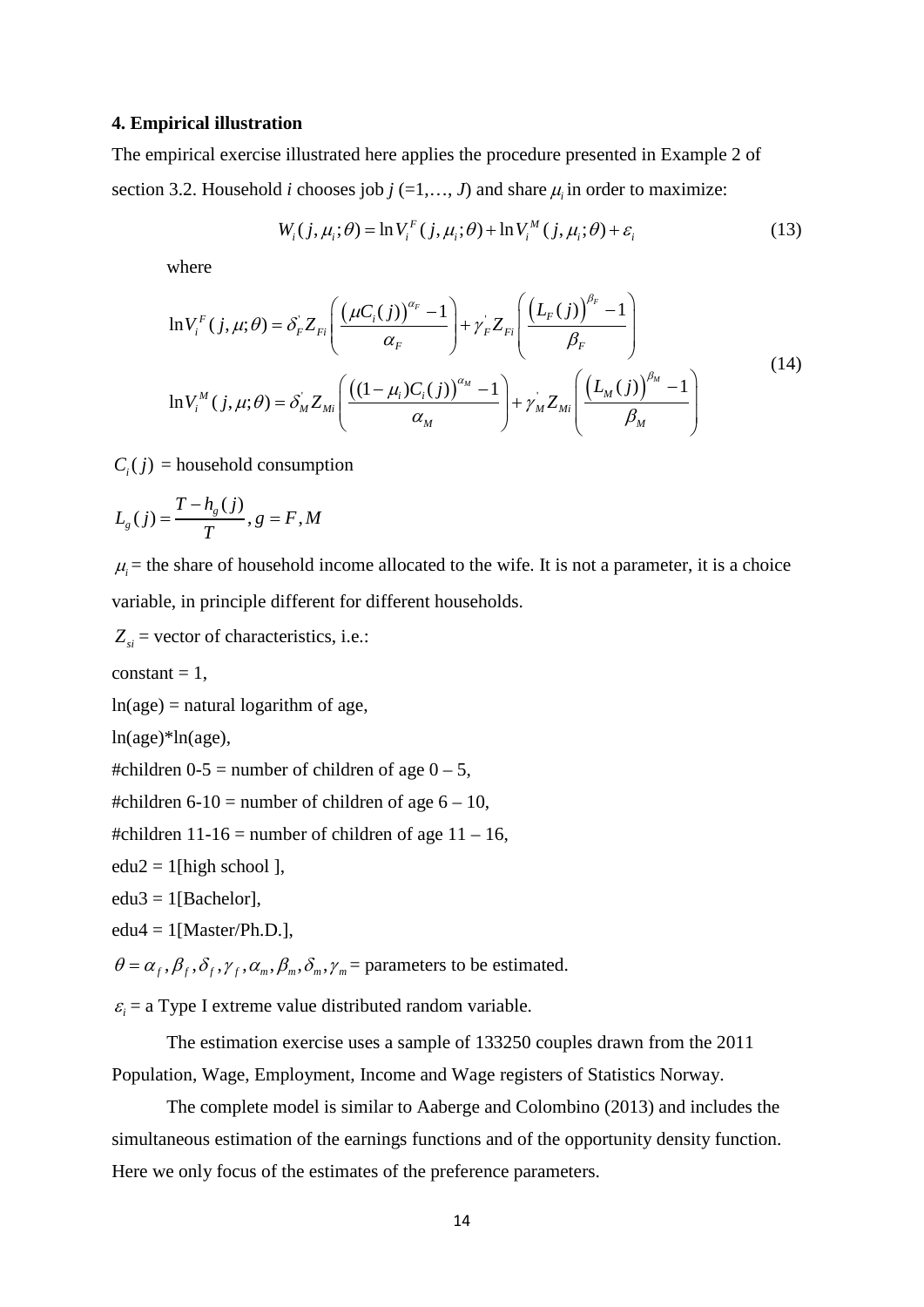Note that in this example the preferences are separable in leisure and income. As a consequence,  $\mu_i$  does not depend on the allocation of time (labour supply). Under the separability assumption, a non-structural specification of the sharing rule as a proportion of total household consumption would be rather harmless since the sharing decisions would not change across different tax-transfer regimes. We present all the same this case just as a first illustration of how the procedure works.

If we observed both the chosen job and the chosen share, we could estimate the parameters  $\theta$  using the simulated probabilities

$$
P_i(j, \mu_i; \theta) = \frac{\exp\{W_i(j, \mu_i; \theta)\}}{\sum_{m} \sum_{k} \exp\{W_i(k, m; \theta)\}}
$$
(15)

However, we do not observe  $\mu$ . Therefore we use

$$
P_i(j; \theta) = \frac{\sum_{m} \exp\{W_i(j, m; \theta)\}}{\sum_{m} \sum_{k} \exp\{W_i(k, m; \theta)\}}
$$
(16)

We adopt the following iterative procedure

- a. Using (4) get an estimate of  $\theta$ , say  $\hat{\theta}$ .
- b. For each household we estimate the chosen value  $\mu_i$  with

$$
\hat{\mu}_i = \sum_{\mu} \mu \frac{\sum_{k} \exp\{W_i(k, \mu; \hat{\theta})\}}{\sum_{m} \sum_{k} \exp\{W_i(k, m; \hat{\theta})\}}
$$

c. We re-estimate  $\theta$  using

$$
P_i(j, \hat{\mu}_i; \theta) = \frac{\exp\{W_i(j, \hat{\mu}_i; \theta)\}}{\sum_{m} \sum_{k} \exp\{W_i(k, m; \theta)\}}
$$
(17)

We then iterate steps (a) - (c) until "convergence".

Tables 1 and 2 show the initial and the final estimates of the preference parameters.

Given the above parameters one can compute the household specific values of μ. Graphs 1 and 2 show the frequency distribution of  $\mu$  computed respectively with the initial and the final estimates of the preference parameters.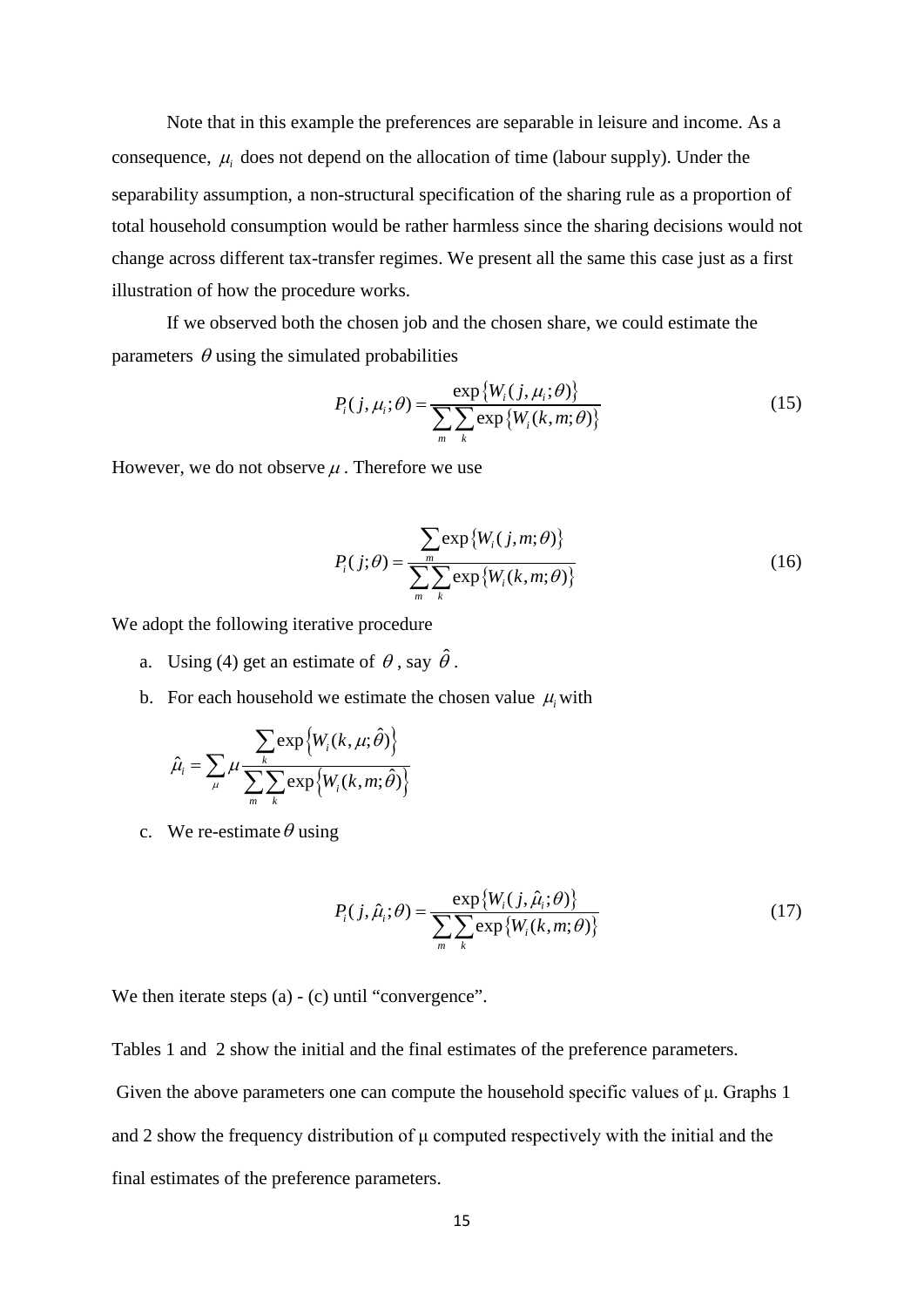It can be shown that if the utility function is Cobb-Douglas (the limit case of our Box-Cox specification when  $\alpha$  and  $\beta$  tend to 0), the exact distribution of  $\mu$  is of the Beta type (see the Appendix). Although our estimated utility is not Cobb-Douglas (in fact the estimates – reported below – imply a much more pronounced concavity in *C* and *L*), the estimated distribution of μ looks close to a symmetric Beta distribution.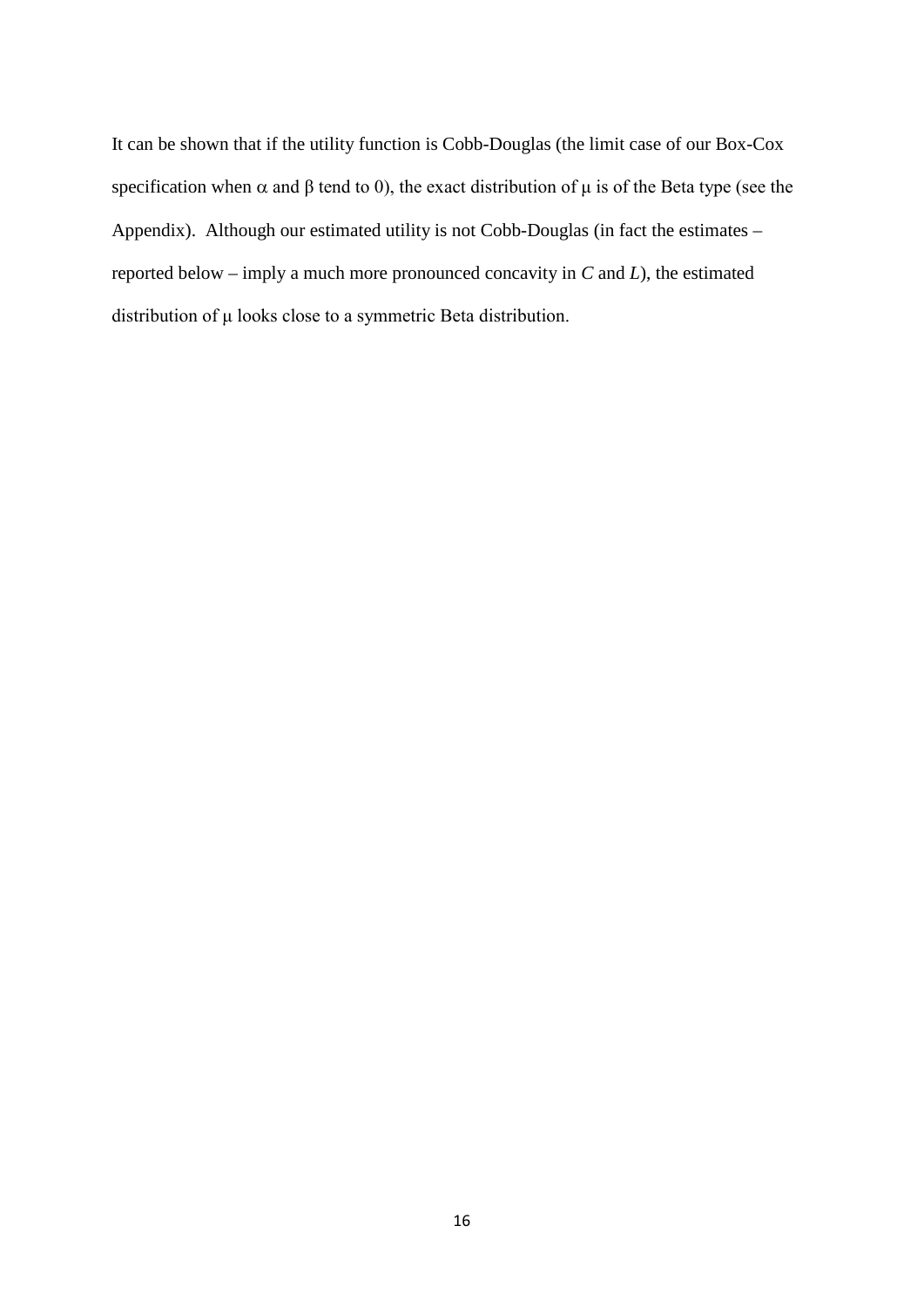|                               |           | Table 1: Initial estimates |           |          |
|-------------------------------|-----------|----------------------------|-----------|----------|
|                               | Female    |                            | Male      |          |
| Consumption                   |           |                            |           |          |
| parameters $(\alpha, \delta)$ |           |                            |           |          |
| exponent $(\alpha)$           | 0.458     | 36.6                       | 0.444     | 35.5     |
| constant                      | $-12.611$ | $-18.3$                    | $-10.673$ | $-17.2$  |
| ln(age)                       | 6.622     | 17.7                       | 5.622     | 16.5     |
| $ln(age) * ln(age)$           | $-0.857$  | $-17.0$                    | $-0.727$  | $-15.5$  |
| $#$ children 0-5              | 0.022     | 4.6                        | 0.024     | 5.0      |
| $#$ children 6-10             | $-0.003$  | $-0.6$                     | $-0.001$  | $-0.3$   |
| $#$ children 11-16            | 0.019     | 4.7                        | 0.014     | 3.4      |
| edu <sub>2</sub>              | 0.056     | 8.9                        | 0.062     | 10.4     |
| edu <sub>3</sub>              | 0.126     | 16.1                       | 0.126     | 18.2     |
| edu4                          | 0.166     | 16.5                       | 0.174     | 13.8     |
|                               |           |                            |           |          |
|                               |           |                            |           |          |
| Leisure                       |           |                            |           |          |
| Parameters $(\beta, \gamma)$  |           |                            |           |          |
| exponent $(\beta)$            | $-9.278$  | $-159.9$                   | $-11.928$ | $-112.4$ |
| constant                      | 17.402    | 18.2                       | 0.605     | 1.9      |
| ln(age)                       | $-9.360$  | $-17.9$                    | $-0.359$  | $-2.1$   |
| $ln(age) * ln(age)$           | 1.314     | 18.3                       | 0.064     | 2.7      |
| # children 0-5                | 0.382     | 40.0                       | 0.003     | 1.4      |
| $#$ children 6-10             | 0.157     | 21.6                       | $-0.004$  | $-1.9$   |
| $#$ childrent 11-16           | 0.079     | 13.3                       | $-0.006$  | $-3.4$   |
| edu <sub>2</sub>              | $-0.299$  | $-24.5$                    | $-0.026$  | $-6.7$   |
| edu <sub>3</sub>              | $-0.490$  | $-34.6$                    | $-0.030$  | $-6.4$   |
| edu4                          | $-0.618$  | $-32.9$                    | $-0.049$  | $-9.2$   |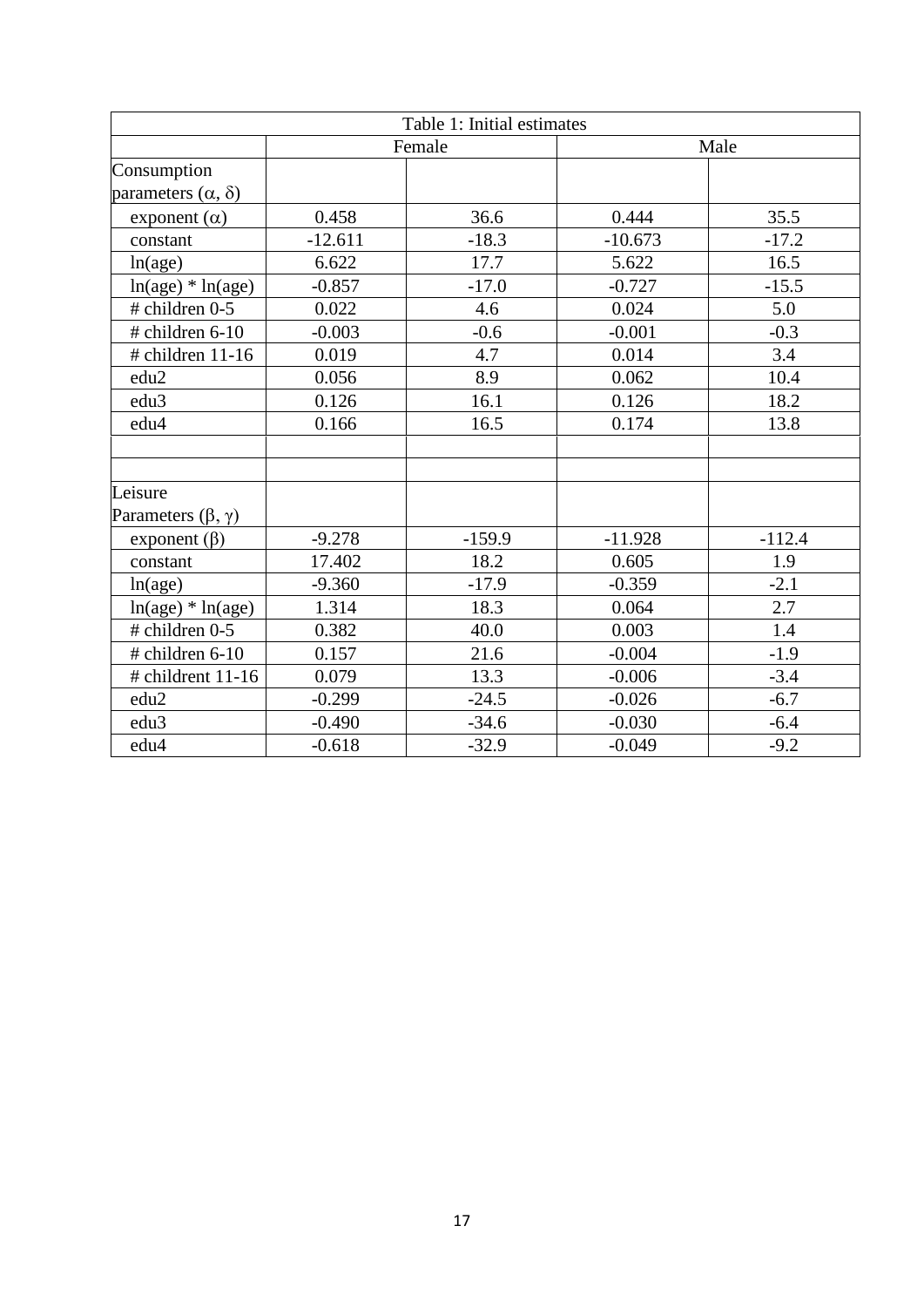| Table 2: Final estimates      |              |           |              |           |  |  |  |
|-------------------------------|--------------|-----------|--------------|-----------|--|--|--|
|                               | Female       |           | Male         |           |  |  |  |
| Consumption                   |              |           |              |           |  |  |  |
| parameters $(\alpha, \delta)$ |              |           |              |           |  |  |  |
| exponent $(\alpha)$           | $-0.368223$  | $-46.81$  | $-0.346795$  | $-45.84$  |  |  |  |
| constant                      | $-11.950024$ | $-11.97$  | $-10.056958$ | $-10.64$  |  |  |  |
| ln(age)                       | 6.579927     | 12.08     | 5.630644     | 10.75     |  |  |  |
| $ln(age) * ln(age)$           | $-0.854352$  | $-11.56$  | $-0.730225$  | $-10.12$  |  |  |  |
| # children 0-5                | 0.034956     | 4.91      | 0.027288     | 3.62      |  |  |  |
| $#$ children 6-10             | 0.008047     | 1.11      | 0.001656     | 0.22      |  |  |  |
| $#$ childrent 11-16           | 0.034471     | 5.04      | 0.037949     | 5.22      |  |  |  |
| edu <sub>2</sub>              | 0.0995       | 9.96      | 0.100275     | 9.97      |  |  |  |
| edu <sub>3</sub>              | 0.18887      | 14.25     | 0.203056     | 16.84     |  |  |  |
| edu4                          | 0.243339     | 13.11     | 0.304741     | 11.99     |  |  |  |
|                               |              |           |              |           |  |  |  |
|                               |              |           |              |           |  |  |  |
| Leisure                       |              |           |              |           |  |  |  |
| Parameters $(\beta, \gamma)$  |              |           |              |           |  |  |  |
| exponent $(\beta)$            | $-8.342091$  | $-154.21$ | $-10.350287$ | $-114.93$ |  |  |  |
| constant                      | 30.408136    | 23.56     | 3.235831     | 5.31      |  |  |  |
| ln(age)                       | $-16.171659$ | $-22.97$  | $-1.735691$  | $-5.23$   |  |  |  |
| $ln(age) * ln(age)$           | 2.233168     | 23.23     | 0.257602     | 5.71      |  |  |  |
| $#$ children 0-5              | 0.520265     | 44.2      | 0.006801     | 1.87      |  |  |  |
| $#$ children 6-10             | 0.216043     | 23.2      | $-0.007389$  | $-2.03$   |  |  |  |
| $#$ childrent 11-16           | 0.105623     | 13.66     | $-0.015002$  | $-4.33$   |  |  |  |
| edu <sub>2</sub>              | $-0.422304$  | $-27.01$  | $-0.064305$  | $-8.91$   |  |  |  |
| edu <sub>3</sub>              | $-0.712491$  | $-39$     | $-0.084462$  | $-9.96$   |  |  |  |
| edu4                          | $-0.920317$  | $-36.84$  | $-0.131019$  | $-13.24$  |  |  |  |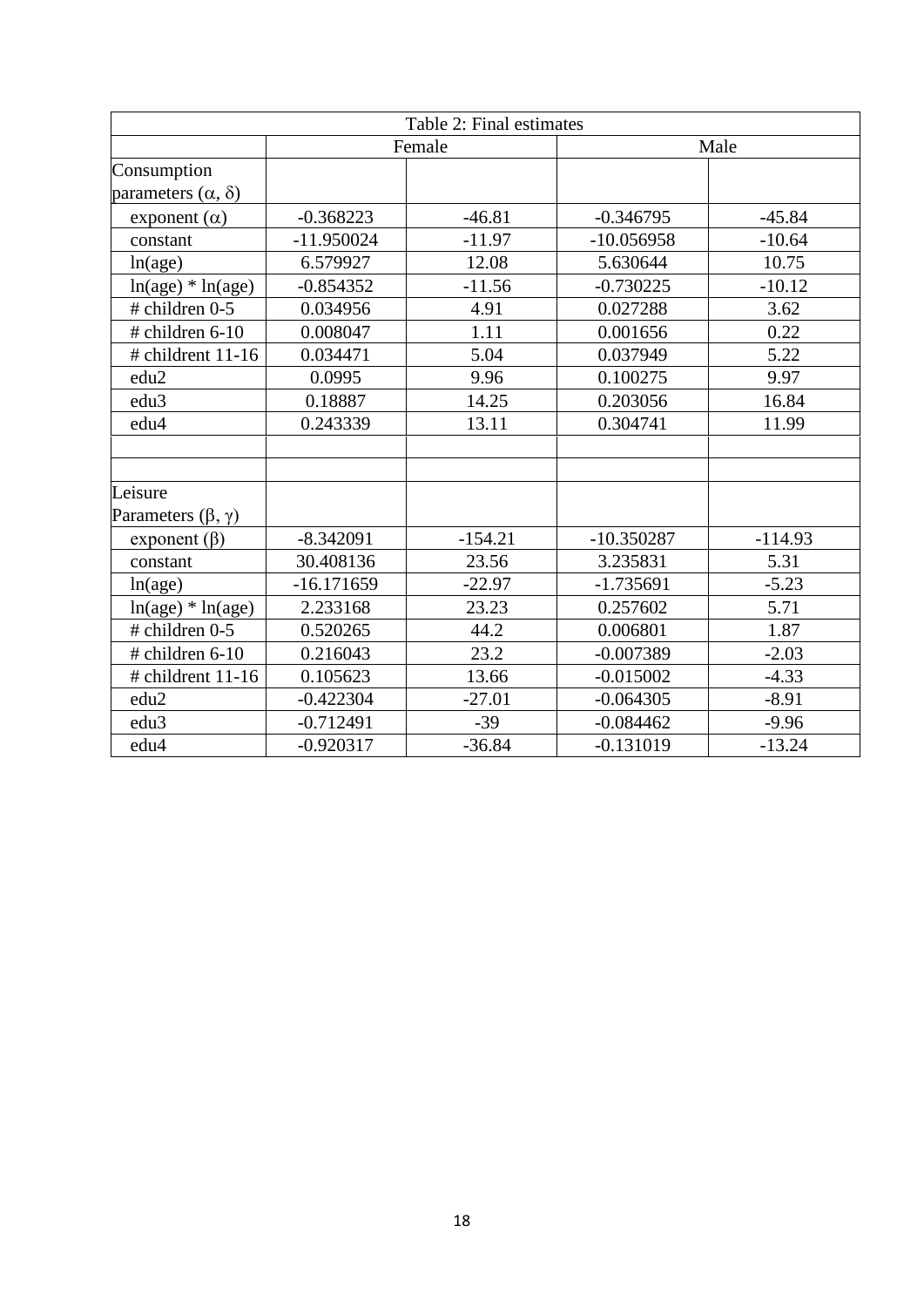

**Graph 1. Initial distribution of μ**

**Graph 2. Final distribution of μ**

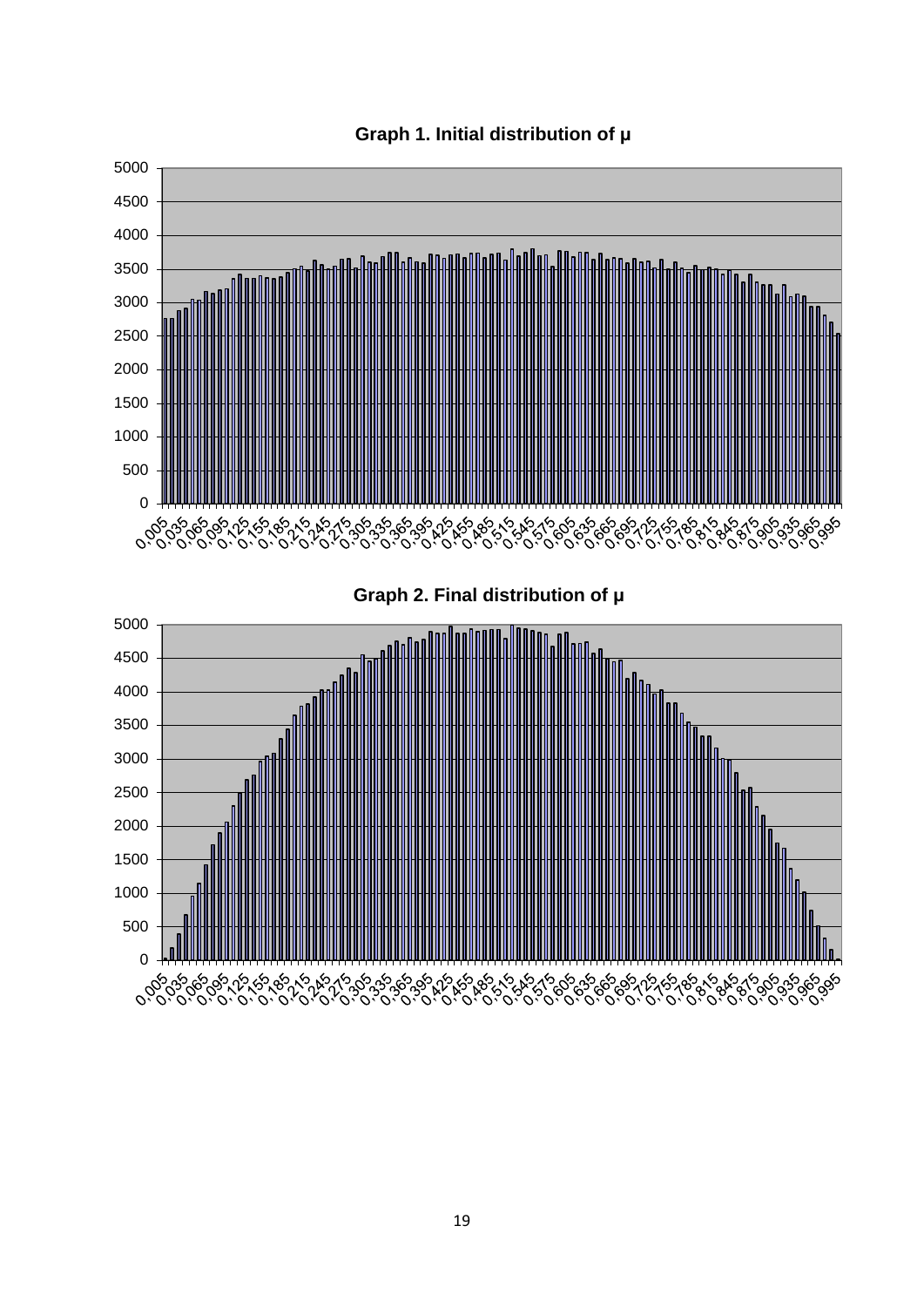#### **Appendix**

Let's consider a special case of Example 2 where the systematic part of the utility function is Cobb-Douglas:

$$
W = a_f \ln(\mu C) + b_f \ln(L_f) + \pi a_m \ln((1 - \mu)C) + \pi b_m \ln(L_m) + \varepsilon
$$

where  $\varepsilon$  is extreme value Type I.

Notice that this is a special case of the model of Section 4 (i.e. it is the limit case when the exponents of the Box-Cox terms tend to zero). For simplicity, we consider wage rates fixed across jobs, so we simply write:

$$
C=C(L_f,L_m).
$$

We also assume a uniform opportunity density of hours between 0 and 1. Therefore the choice p.d.f. of  $(\mu, L_f, L_m)$  is

$$
P(\mu, L_f, L_m) = \frac{\exp\left\{a_f \ln(\mu C(L_f, L_m)) + b_f \ln(L_f) + \pi a_m \ln((1 - \mu) C(L_f, L_m)) + \pi b_m \ln(L_m)\right\}}{\int_{0}^{T} \int_{0}^{\pi} \exp\left\{a_f \ln(x C(l_f, l_m)) + b_f \ln(l_f) + \pi a_m \ln((1 - x) C(l_f, l_m)) + \pi b_m \ln(l_m) dx dl_f dl_m\right\}}
$$

.

$$
=\frac{\left(\mu^{a_f}\left(1-\mu\right)^{\pi a_m}\right)C(L_f,L_m))^{a_f+\pi a_m}L_f^{b_f}L_m^{\pi b_m}}{\left[\int\limits_{0}^{1}\left(x^{a_f}\left(1-x\right)^{\pi a_m}\right)dx\right]\int\limits_{0}^{T}\int\limits_{0}^{T}C(l_f,l_m))^{a_f+\pi a_m}l_f^{b_f}l_m^{\pi b_m}dl_fdl_m}
$$

$$
=\frac{\left(\mu^{a_f}(1-\mu)^{\pi a_m}\right)}{\mathrm{B}(a_f+1,\pi a_m+1)}\times\frac{C(L_f,L_m))^{a_f+\pi a_m}L_f^{b_f}L_m^{\pi b_m}}{\int\limits_{0}^{\tau}\int\limits_{0}^{\tau}C(l_f,l_m))^{a_f+\pi a_m}l_f^{b_f}l_m^{\pi b_m}dl_fdl_m}
$$

where  $B(.,.)$  is the Beta function.

Notice that

$$
\frac{\left[\int_{0}^{1} (x^{a_f}(1-x)^{\pi a_m}) dx\right] C(L_f, L_m))^{a_f+\pi a_m} L_f^{b_f} L_m^{\pi b_m}}{\left[\int_{0}^{1} (x^{a_f}(1-x)^{\pi a_m}) dx\right] \left[\int_{0}^{T} C(l_f, l_m))^{a_f+\pi a_m} L_f^{b_f} L_m^{\pi b_m} dl_f dl_m} = \frac{C(L_f, L_m))^{a_f+\pi a_m} L_f^{b_f} L_m^{\pi b_m}}{\int_{0}^{T} C(l_f, l_m))^{a_f+\pi a_m} L_f^{b_f} L_m^{\pi b_m} dl_f dl_m}
$$

is the (marginal) p.d.f.  $P(L_f, L_m)$ . It does not involve  $\mu$  and therefore it cannot be used to estimate all the parameters (this is not the case, in general, with our model). The marginal p.d.f. of  $\mu$  is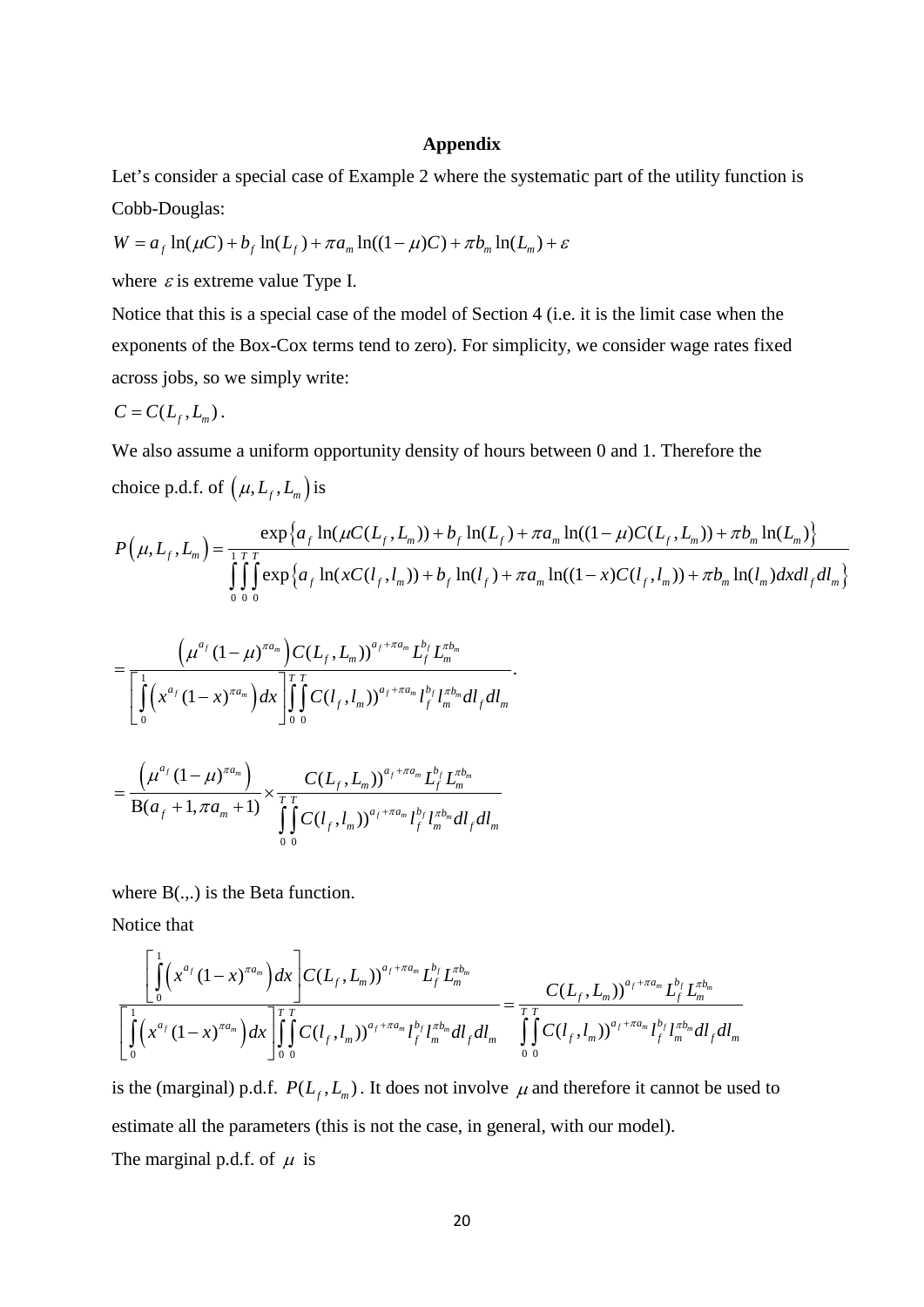$$
P(\mu) = \frac{\left(\mu^{a_f} (1 - \mu)^{\pi a_m}\right)}{B(a_f + 1, \pi a_m + 1)}
$$

i.e. a Beta p.d.f.

Notice that  $E(\mu) = \frac{a_j}{\sigma}$  $f \sim m_m$ *a E*  $\mu$ ) =  $\frac{a_f}{a_f + \pi a_m}$  as in the deterministic case.